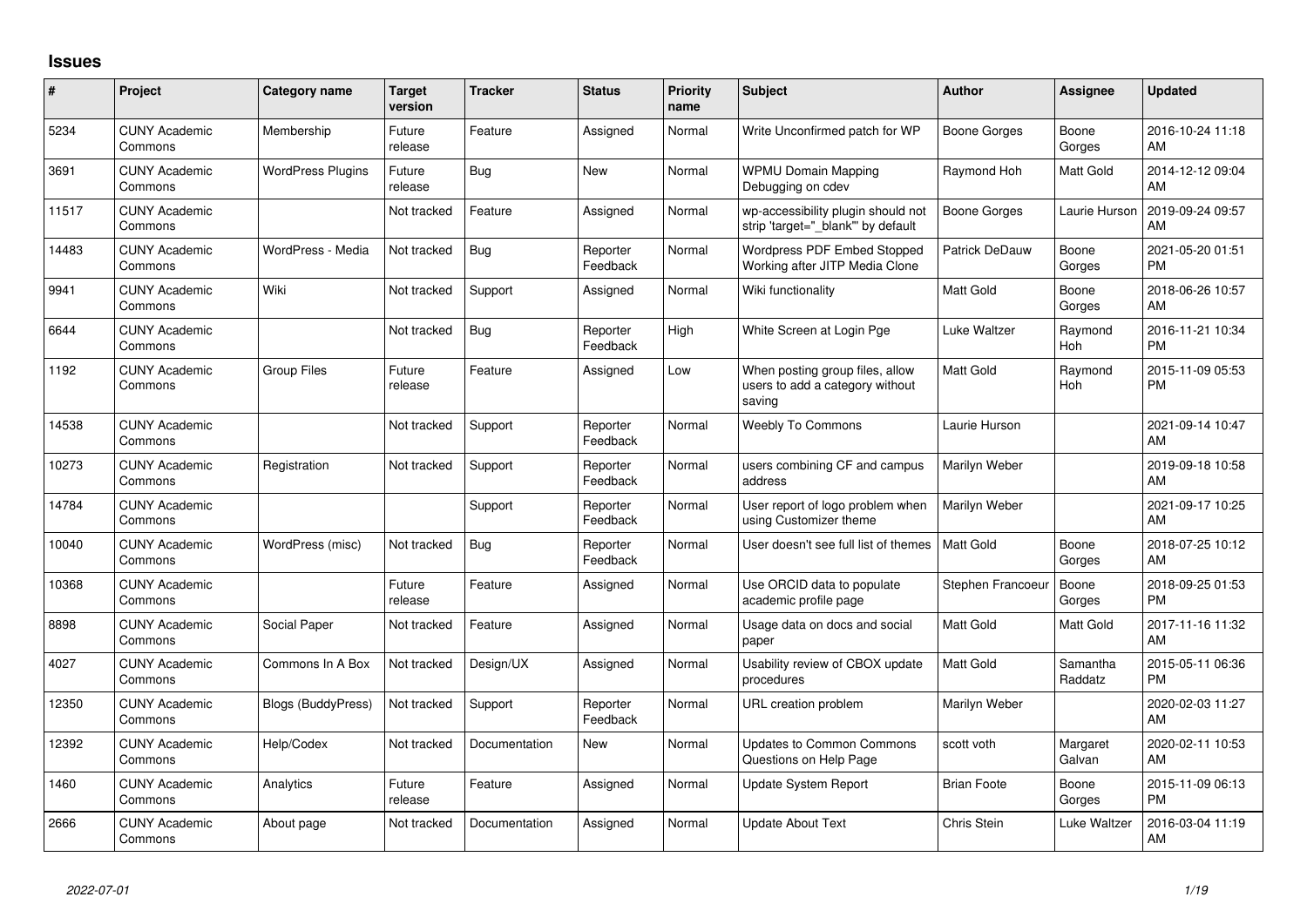| #     | Project                         | <b>Category name</b>     | <b>Target</b><br>version | <b>Tracker</b> | <b>Status</b>        | <b>Priority</b><br>name | <b>Subject</b>                                                                                               | <b>Author</b>        | <b>Assignee</b>       | <b>Updated</b>                |
|-------|---------------------------------|--------------------------|--------------------------|----------------|----------------------|-------------------------|--------------------------------------------------------------------------------------------------------------|----------------------|-----------------------|-------------------------------|
| 16318 | <b>CUNY Academic</b><br>Commons |                          |                          | <b>Bug</b>     | <b>New</b>           | Normal                  | Unable to Access block editor or<br>embed YouTube videos in new<br>pages, in one site only                   | <b>Syelle Graves</b> |                       | 2022-06-29 02:24<br><b>PM</b> |
| 9926  | <b>CUNY Academic</b><br>Commons | <b>WordPress Plugins</b> | Future<br>release        | Bug            | New                  | Normal                  | twitter-mentions-as-comments<br>cron jobs can run long                                                       | Boone Gorges         | Boone<br>Gorges       | 2018-10-24 12:34<br><b>PM</b> |
| 11545 | <b>CUNY Academic</b><br>Commons | <b>WordPress Plugins</b> | Not tracked              | Support        | New                  | Normal                  | <b>Twitter searches in WordPress</b>                                                                         | Gina Cherry          | Matt Gold             | 2019-09-23 01:03<br><b>PM</b> |
| 14911 | <b>CUNY Academic</b><br>Commons | <b>WordPress Themes</b>  | Not tracked              | Support        | New                  | Normal                  | Twentytwentyone theme                                                                                        | Marilyn Weber        |                       | 2021-10-28 10:37<br>AM        |
| 11843 | <b>CUNY Academic</b><br>Commons | WordPress (misc)         | Future<br>release        | Design/UX      | <b>New</b>           | Normal                  | Tweaking the Gutenberg Editor<br>Interface                                                                   | Laurie Hurson        |                       | 2022-04-26 12:00<br><b>PM</b> |
| 12446 | <b>CUNY Academic</b><br>Commons | Groups (misc)            | Future<br>release        | Feature        | Reporter<br>Feedback | Normal                  | Toggle default site to group forum<br>posting                                                                | Laurie Hurson        | Laurie Hurson         | 2020-03-10 11:57<br>AM        |
| 519   | <b>CUNY Academic</b><br>Commons | <b>BuddyPress Docs</b>   | Future<br>release        | Feature        | Assigned             | Low                     | TOC for individual docs - for new<br>BP "wiki-like" plugin                                                   | scott voth           | Boone<br>Gorges       | 2015-11-09 05:54<br><b>PM</b> |
| 8211  | <b>CUNY Academic</b><br>Commons | <b>WordPress Themes</b>  | Future<br>release        | Feature        | <b>New</b>           | Normal                  | Theme Suggestions: Material<br>Design-Inspired Themes                                                        | Margaret Galvan      | Margaret<br>Galvan    | 2017-08-07 02:48<br><b>PM</b> |
| 7828  | <b>CUNY Academic</b><br>Commons |                          | Not tracked              | Feature        | Assigned             | Normal                  | Theme Assessment 2017                                                                                        | Margaret Galvan      | Margaret<br>Galvan    | 2017-05-02 10:41<br><b>PM</b> |
| 8901  | <b>CUNY Academic</b><br>Commons | Accessibility            | Future<br>release        | Feature        | Assigned             | Normal                  | Theme analysis for accessibility                                                                             | <b>Matt Gold</b>     | Boone<br>Gorges       | 2022-04-26 11:59<br>AM        |
| 9720  | <b>CUNY Academic</b><br>Commons | Authentication           | Future<br>release        | Feature        | New                  | Normal                  | The Commons should be an<br>oAuth provider                                                                   | Boone Gorges         |                       | 2019-03-01 02:04<br><b>PM</b> |
| 9515  | <b>CUNY Academic</b><br>Commons | <b>WordPress Plugins</b> | Not tracked              | <b>Bug</b>     | Reporter<br>Feedback | Normal                  | Text to Speech plugin - "More<br>Slowly" checkbox not working                                                | scott voth           | Boone<br>Gorges       | 2018-06-13 02:26<br><b>PM</b> |
| 2576  | <b>NYCDH Community</b><br>Site  |                          |                          | Bug            | Hold                 | Low                     | Test Next Button in Javascript<br><b>Tutorial Under Activities</b>                                           | <b>Mark Newton</b>   | Alex Gil              | 2013-05-18 02:55<br><b>PM</b> |
| 16177 | <b>CUNY Academic</b><br>Commons | Reply By Email           |                          | Bug            | <b>New</b>           | Normal                  | Switch to Inbound mode for RBE                                                                               | Raymond Hoh          | Raymond<br><b>Hoh</b> | 2022-05-30 04:32<br><b>PM</b> |
| 5298  | <b>CUNY Academic</b><br>Commons |                          | Not tracked              | Publicity      | <b>New</b>           | Normal                  | Survey Pop-Up Text                                                                                           | Samantha Raddatz     | Samantha<br>Raddatz   | 2016-03-22 12:27<br><b>PM</b> |
| 9028  | <b>CUNY Academic</b><br>Commons | Onboarding               | Future<br>release        | Feature        | Assigned             | Normal                  | suggest groups to new members<br>during the registration process                                             | <b>Matt Gold</b>     | Chris Stein           | 2018-10-24 12:34<br><b>PM</b> |
| 11024 | <b>CUNY Academic</b><br>Commons | WordPress (misc)         | Future<br>release        | <b>Bug</b>     | New                  | Normal                  | Subsites should not show "you<br>should update your .htaccess<br>now" notice after permalink setting<br>save | Boone Gorges         |                       | 2019-01-28 01:35<br><b>PM</b> |
| 2175  | <b>CUNY Academic</b><br>Commons | WordPress (misc)         | Not tracked              | Support        | Assigned             | Normal                  | Subscibe 2 vs. Jetpack<br>subscription options                                                               | local admin          | Matt Gold             | 2016-01-26 04:58<br><b>PM</b> |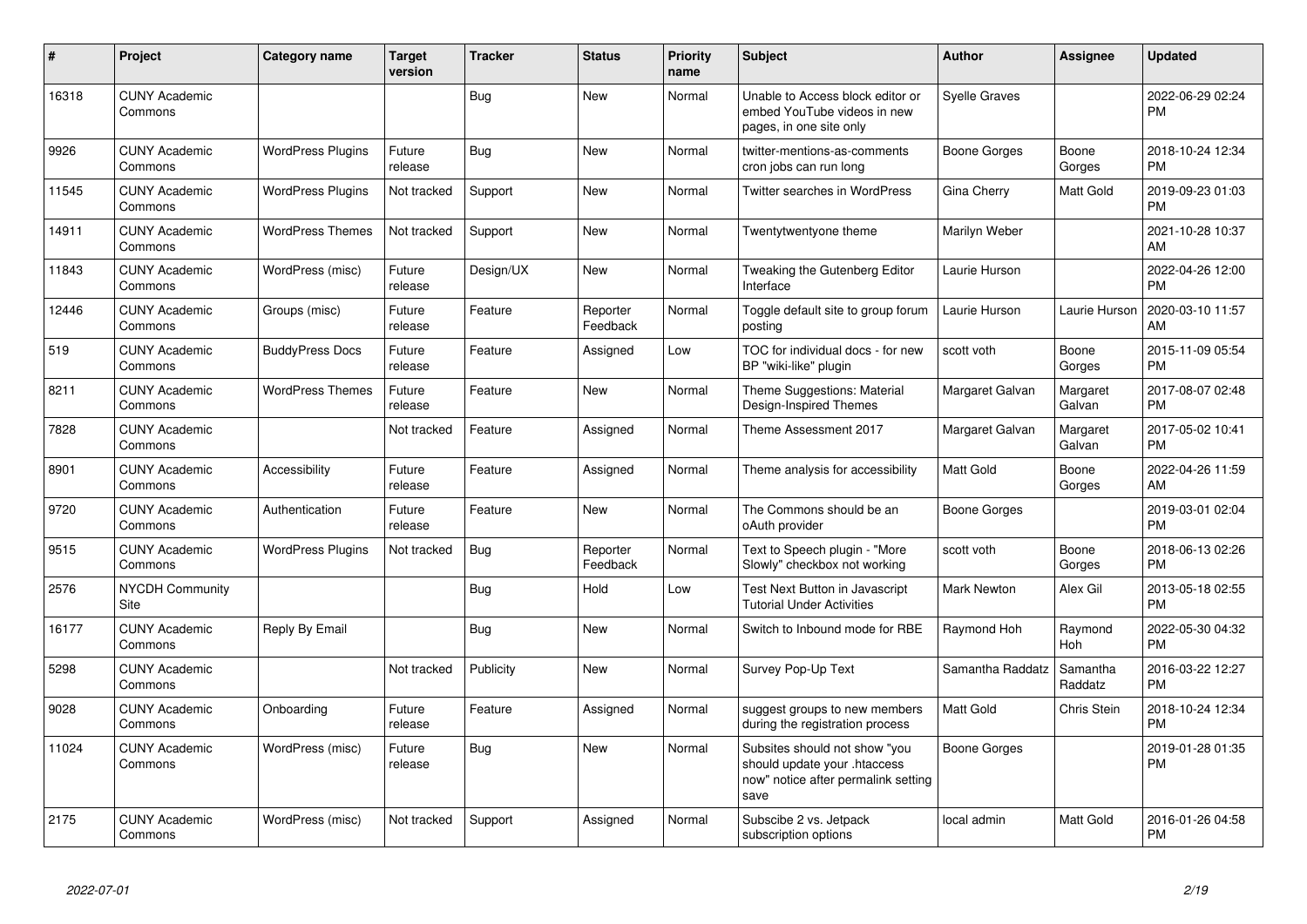| #     | Project                         | <b>Category name</b>    | <b>Target</b><br>version | <b>Tracker</b> | <b>Status</b>        | <b>Priority</b><br>name | <b>Subject</b>                                                                                | <b>Author</b>           | Assignee            | <b>Updated</b>                |
|-------|---------------------------------|-------------------------|--------------------------|----------------|----------------------|-------------------------|-----------------------------------------------------------------------------------------------|-------------------------|---------------------|-------------------------------|
| 860   | <b>CUNY Academic</b><br>Commons | Design                  | Future<br>release        | Design/UX      | Assigned             | Normal                  | <b>Standardize Button Treatment</b><br><b>Across the Commons</b>                              | Chris Stein             | Chris Stein         | 2014-05-01 09:45<br>AM        |
| 14908 | <b>CUNY Academic</b><br>Commons | Performance             |                          | Bug            | <b>New</b>           | Normal                  | Stale object cache on cdev                                                                    | Raymond Hoh             | Boone<br>Gorges     | 2021-12-07 09:45<br>AM        |
| 1744  | <b>CUNY Academic</b><br>Commons | <b>BuddyPress Docs</b>  | Future<br>release        | Feature        | Assigned             | Normal                  | Spreadsheet-style Docs                                                                        | Boone Gorges            | Boone<br>Gorges     | 2015-11-09 06:13<br><b>PM</b> |
| 7663  | <b>CUNY Academic</b><br>Commons | Social Paper            | Future<br>release        | Bug            | New                  | Normal                  | Social Paper notifications not<br>formatted correctly on secondary<br>sites                   | Boone Gorges            | Boone<br>Gorges     | 2018-04-16 03:52<br><b>PM</b> |
| 5205  | <b>CUNY Academic</b><br>Commons | Social Paper            | Future<br>release        | Feature        | New                  | Normal                  | Social Paper folders                                                                          | Marilyn Weber           |                     | 2016-02-11 10:24<br><b>PM</b> |
| 7981  | <b>CUNY Academic</b><br>Commons | Social Paper            | Future<br>release        | Bug            | New                  | Normal                  | Social Paper comments should<br>not go to spam                                                | Luke Waltzer            | Boone<br>Gorges     | 2018-04-16 03:52<br><b>PM</b> |
| 3511  | <b>CUNY Academic</b><br>Commons | Publicity               | 1.7                      | Publicity      | Assigned             | Normal                  | Social media for 1.7                                                                          | Micki Kaufman           | Sarah<br>Morgano    | 2014-10-14 03:32<br><b>PM</b> |
| 15242 | <b>CUNY Academic</b><br>Commons | Performance             | Not tracked              | <b>Bug</b>     | Reporter<br>Feedback | Normal                  | Slugist site                                                                                  | Raffi<br>Khatchadourian | Boone<br>Gorges     | 2022-02-07 11:14<br>AM        |
| 15816 | <b>CUNY Academic</b><br>Commons |                         | Not tracked              | Support        | New                  | Normal                  | slow loading at SPS                                                                           | Marilyn Weber           |                     | 2022-04-05 01:26<br><b>PM</b> |
| 7022  | <b>CUNY Academic</b><br>Commons | Announcements           | Future<br>release        | Bug            | New                  | Normal                  | Sitewide announcements should<br>be displayed on, and dismissable<br>from, mapped domains     | Boone Gorges            | Boone<br>Gorges     | 2018-03-22 10:18<br>AM        |
| 15767 | <b>CUNY Academic</b><br>Commons | WordPress (misc)        |                          | Support        | <b>New</b>           | Normal                  | Site loading slowly                                                                           | scott voth              | Boone<br>Gorges     | 2022-04-04 08:56<br><b>PM</b> |
| 12360 | <b>CUNY Academic</b><br>Commons | <b>WordPress Themes</b> | Not tracked              | Bug            | Reporter<br>Feedback | Normal                  | site just says "DANTE We are<br>currently in maintenance mode,<br>please check back shortly." | Marilyn Weber           |                     | 2020-02-04 12:13<br><b>PM</b> |
| 12438 | <b>CUNY Academic</b><br>Commons | Courses                 | Not tracked              | Bug            | New                  | Normal                  | Site appearing twice                                                                          | Laurie Hurson           | Boone<br>Gorges     | 2020-02-18 01:34<br><b>PM</b> |
| 4661  | <b>CUNY Academic</b><br>Commons | <b>User Experience</b>  | Future<br>release        | Bug            | Assigned             | Normal                  | <b>Simplify Events text</b>                                                                   | <b>Matt Gold</b>        | Samantha<br>Raddatz | 2015-10-02 09:06<br><b>PM</b> |
| 12328 | <b>CUNY Academic</b><br>Commons |                         | Not tracked              | Support        | <b>New</b>           | Normal                  | Sign up Code for Non-CUNY<br>Faculty                                                          | Laurie Hurson           |                     | 2020-01-28 10:25<br>AM        |
| 12484 | <b>CUNY Academic</b><br>Commons |                         | Not tracked              | Support        | Reporter<br>Feedback | Normal                  | Sign up Code for COIL Course<br>starting in March                                             | Laurie Hurson           | Matt Gold           | 2020-03-02 02:26<br><b>PM</b> |
| 11077 | <b>CUNY Academic</b><br>Commons | Events                  | Not tracked              | Feature        | Reporter<br>Feedback | Normal                  | Show event category description<br>in event list view                                         | Raffi<br>Khatchadourian |                     | 2019-02-12 10:38<br><b>PM</b> |
| 1423  | <b>CUNY Academic</b><br>Commons | BuddyPress (misc)       | Future<br>release        | Feature        | Assigned             | Low                     | Show an avatar for pingback<br>comment activity items                                         | Boone Gorges            | <b>Tahir Butt</b>   | 2016-10-24 12:03<br><b>PM</b> |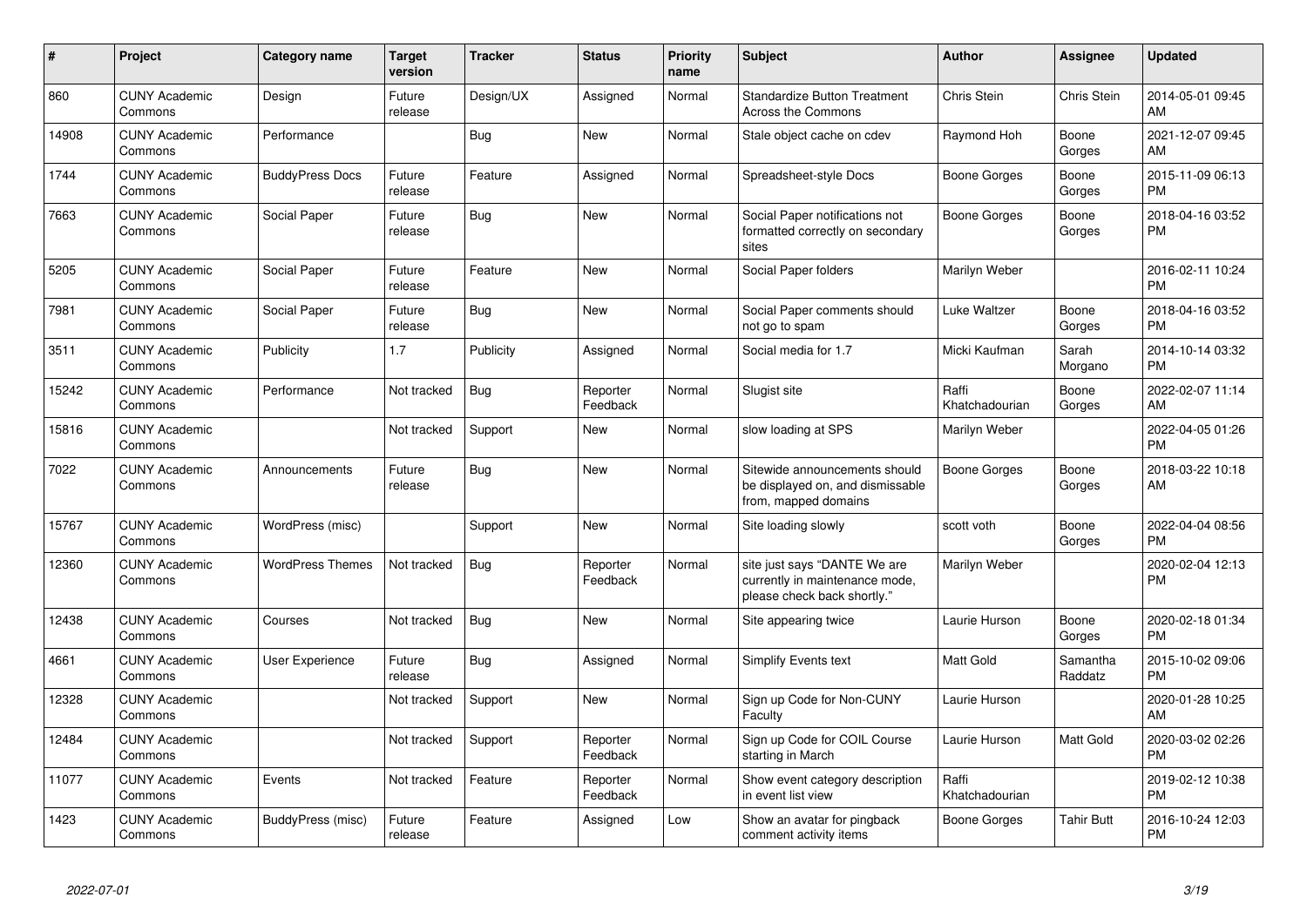| #     | Project                         | Category name                  | <b>Target</b><br>version | <b>Tracker</b> | <b>Status</b>        | Priority<br>name | <b>Subject</b>                                                              | <b>Author</b>           | <b>Assignee</b>     | <b>Updated</b>                |
|-------|---------------------------------|--------------------------------|--------------------------|----------------|----------------------|------------------|-----------------------------------------------------------------------------|-------------------------|---------------------|-------------------------------|
| 6356  | <b>CUNY Academic</b><br>Commons | <b>WordPress Plugins</b>       | Future<br>release        | Bug            | Reporter<br>Feedback | Low              | Should Subscribe2 be<br>deprecated?                                         | Luke Waltzer            |                     | 2017-03-20 12:20<br><b>PM</b> |
| 1508  | <b>CUNY Academic</b><br>Commons | WordPress (misc)               | Future<br>release        | Feature        | Assigned             | Normal           | Share login cookies across<br>mapped domains                                | <b>Boone Gorges</b>     | Boone<br>Gorges     | 2012-07-02 12:12<br><b>PM</b> |
| 5052  | <b>CUNY Academic</b><br>Commons | Social Paper                   | Future<br>release        | Feature        | New                  | Low              | Sentence by sentence or line by<br>line comments (SP suggestion #3)         | Marilyn Weber           | Boone<br>Gorges     | 2016-02-11 10:24<br><b>PM</b> |
| 5053  | <b>CUNY Academic</b><br>Commons | Social Paper                   | Future<br>release        | Feature        | New                  | Low              | Scrollable menu to add readers<br>(SP suggestion #4)                        | Marilyn Weber           | Samantha<br>Raddatz | 2016-04-21 05:21<br><b>PM</b> |
| 3230  | <b>CUNY Academic</b><br>Commons | Internal Tools and<br>Workflow | Not tracked              | Feature        | Assigned             | High             | Scripts for quicker<br>provisioning/updating of<br>development environments | Boone Gorges            | Boone<br>Gorges     | 2016-01-26 04:54<br><b>PM</b> |
| 12247 | <b>CUNY Academic</b><br>Commons | Publicity                      | Not tracked              | Support        | New                  | Normal           | Screenshot of First Commons<br>Homepage                                     | scott voth              | scott voth          | 2020-01-14 12:08<br><b>PM</b> |
| 16245 | <b>CUNY Academic</b><br>Commons | WordPress (misc)               |                          | Bug            | Reporter<br>Feedback | Normal           | Save Button missing on<br>WordPress Profile page                            | scott voth              | Raymond<br>Hoh      | 2022-06-16 03:09<br><b>PM</b> |
| 3759  | <b>CUNY Academic</b><br>Commons | WordPress (misc)               | Future<br>release        | Feature        | Assigned             | Normal           | Review Interface for Adding Users<br>to Blogs                               | <b>Matt Gold</b>        | Boone<br>Gorges     | 2015-03-24 05:52<br><b>PM</b> |
| 15604 | <b>CUNY Academic</b><br>Commons | <b>Email Notifications</b>     | Future<br>release        | Feature        | Assigned             | Normal           | <b>Restructure Commons Group</b><br>Digest Email Messages                   | <b>Matt Gold</b>        | Boone<br>Gorges     | 2022-05-26 10:45<br>AM.       |
| 2610  | <b>CUNY Academic</b><br>Commons | Group Invitations              | Future<br>release        | Feature        | Assigned             | Low              | Request: Custom invitation<br>message to group invites                      | local admin             | Boone<br>Gorges     | 2015-11-09 06:13<br><b>PM</b> |
| 3475  | <b>CUNY Academic</b><br>Commons | Events                         | Future<br>release        | Feature        | Assigned             | Normal           | Request to add plugin to<br>streamline room<br>booking/appointment booking  | Naomi Barrettara        | Boone<br>Gorges     | 2014-12-01 05:14<br><b>PM</b> |
| 16099 | <b>CUNY Academic</b><br>Commons |                                |                          | Support        | Reporter<br>Feedback | Normal           | request for Newsletter Glue                                                 | Marilyn Weber           |                     | 2022-05-13 12:14<br><b>PM</b> |
| 4070  | <b>CUNY Academic</b><br>Commons | Analytics                      | Not tracked              | Support        | Assigned             | Normal           | Request for JITP site analytics                                             | <b>Matt Gold</b>        | Seth Persons        | 2016-02-23 03:09<br><b>PM</b> |
| 9420  | <b>CUNY Academic</b><br>Commons | cuny.is                        | Not tracked              | Feature        | <b>New</b>           | Normal           | Request for http://cuny.is/streams                                          | Raffi<br>Khatchadourian | Marilyn<br>Weber    | 2018-04-02 10:08<br>AM        |
| 16319 | <b>CUNY Academic</b><br>Commons | <b>WordPress Plugins</b>       | 2.0.3                    | Bug            | New                  | Normal           | Request for Events Calendar Pro<br>5.14.2 update                            | Raymond Hoh             | Raymond<br>Hoh      | 2022-06-29 03:24<br><b>PM</b> |
| 9979  | <b>CUNY Academic</b><br>Commons | <b>Email Notifications</b>     | Not tracked              | <b>Bug</b>     | Reporter<br>Feedback | Normal           | Reports of slow email activation<br>emails                                  | Matt Gold               | Boone<br>Gorges     | 2018-08-29 09:40<br>PM        |
| 8902  | <b>CUNY Academic</b><br>Commons | Design                         | Not tracked              | Feature        | Assigned             | Normal           | Report back on research on<br><b>BuddyPress themes</b>                      | Matt Gold               | Michael Smith       | 2017-11-10 12:31<br><b>PM</b> |
| 5282  | <b>CUNY Academic</b><br>Commons | Social Paper                   | Future<br>release        | <b>Bug</b>     | New                  | Normal           | Replying via email directs to paper<br>but not individual comment.          | Marilyn Weber           | Raymond<br>Hoh      | 2016-03-02 01:48<br><b>PM</b> |
| 3577  | <b>CUNY Academic</b><br>Commons | My Commons                     | Future<br>release        | Design/UX      | Assigned             | Normal           | Replies to items in My Commons                                              | Matt Gold               | Raymond<br>Hoh      | 2015-04-09 05:19<br><b>PM</b> |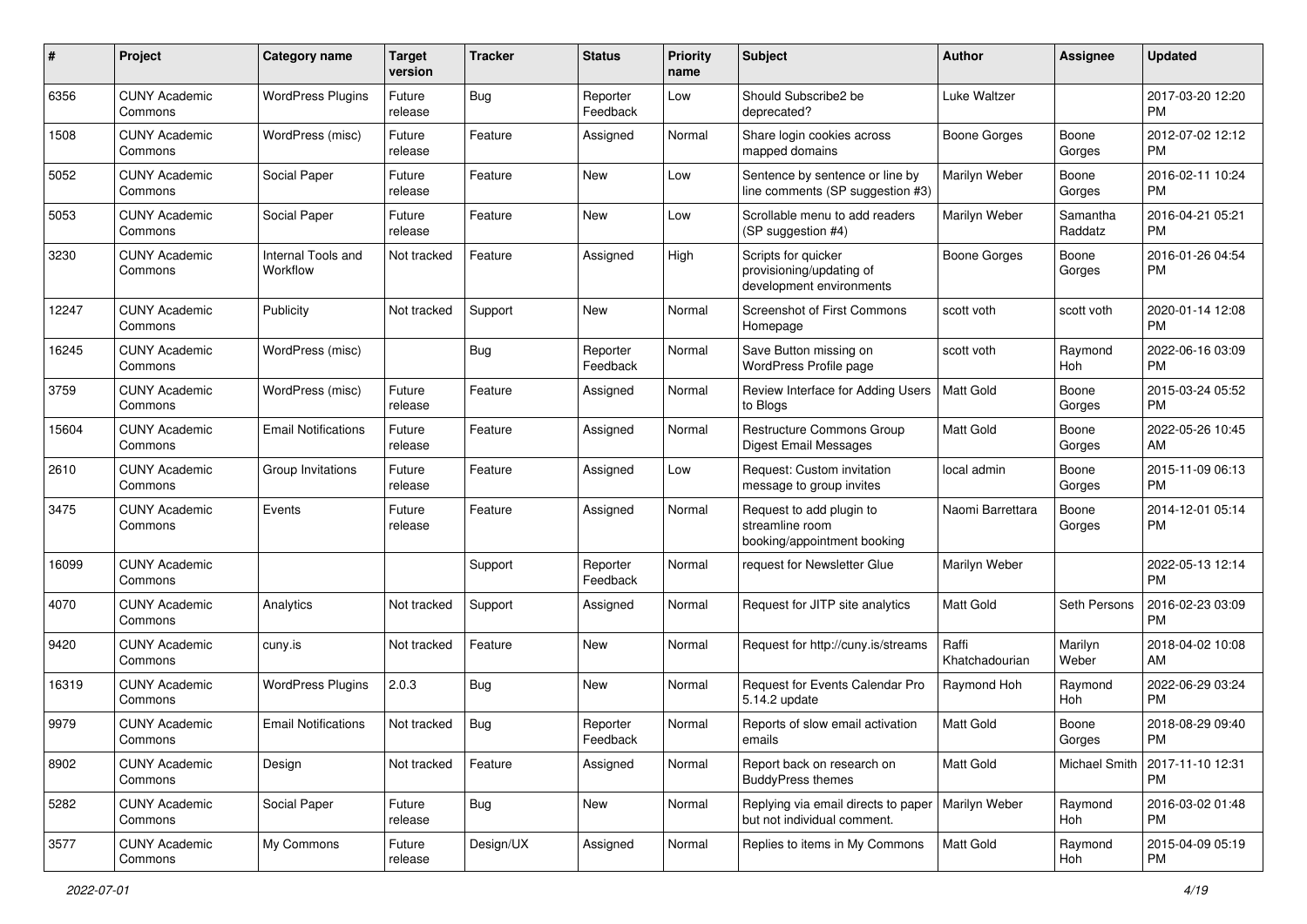| $\#$  | Project                         | <b>Category name</b>      | Target<br>version | <b>Tracker</b> | <b>Status</b>        | Priority<br>name | <b>Subject</b>                                                  | <b>Author</b>           | <b>Assignee</b>     | <b>Updated</b>                |
|-------|---------------------------------|---------------------------|-------------------|----------------|----------------------|------------------|-----------------------------------------------------------------|-------------------------|---------------------|-------------------------------|
| 11496 | <b>CUNY Academic</b><br>Commons | <b>Public Portfolio</b>   | 1.15.2            | Support        | <b>New</b>           | Normal           | Replace Twitter Icon on Member<br>Portfolio page                | scott voth              | Boone<br>Gorges     | 2019-06-06 01:03<br><b>PM</b> |
| 1105  | <b>CUNY Academic</b><br>Commons | WordPress (misc)          | Future<br>release | Feature        | Assigned             | Normal           | Rephrase Blog Privacy Options                                   | <b>Matt Gold</b>        | Samantha<br>Raddatz | 2015-11-09 06:19<br><b>PM</b> |
| 4388  | <b>CUNY Academic</b><br>Commons | WordPress (misc)          | Future<br>release | Bug            | Assigned             | Normal           | Repeated request for<br>authentication.                         | Alice.Lynn<br>McMichael | Raymond<br>Hoh      | 2015-08-11 07:35<br><b>PM</b> |
| 16199 | <b>CUNY Academic</b><br>Commons | <b>Directories</b>        | 2.0.3             | Bug            | <b>New</b>           | Normal           | Removed "Semester" Filter from<br><b>Courses Directory</b>      | Laurie Hurson           | Boone<br>Gorges     | 2022-06-29 11:32<br>AM        |
| 5826  | <b>CUNY Academic</b><br>Commons | <b>WordPress Plugins</b>  | Future<br>release | Support        | Reporter<br>Feedback | Normal           | <b>Remove Subscription Options</b><br>plugin from directory     | Sarah Morgano           | Sarah<br>Morgano    | 2016-10-21 04:14<br><b>PM</b> |
| 16110 | <b>CUNY Academic</b><br>Commons |                           |                   | Support        | Reporter<br>Feedback | Normal           | remove Creative Commons<br>license from pages?                  | Marilyn Weber           | Raymond<br>Hoh      | 2022-05-17 06:11<br><b>PM</b> |
| 10380 | <b>CUNY Academic</b><br>Commons | WordPress (misc)          | Future<br>release | Feature        | In Progress          | Normal           | Remove blacklisted plugins                                      | Boone Gorges            |                     | 2022-04-26 12:00<br><b>PM</b> |
| 3369  | <b>CUNY Academic</b><br>Commons | Reply By Email            | Not tracked       | Outreach       | Hold                 | Normal           | Release reply by email to WP<br>plugin directory                | <b>Matt Gold</b>        | Raymond<br>Hoh      | 2016-03-01 12:46<br><b>PM</b> |
| 15883 | <b>CUNY Academic</b><br>Commons |                           | 2.1.0             | Feature        | New                  | Normal           | Release BPGES update                                            | Boone Gorges            | Boone<br>Gorges     | 2022-05-26 10:39<br>AM        |
| 1888  | <b>CUNY Academic</b><br>Commons | Home Page                 | Future<br>release | Feature        | Assigned             | Normal           | Refactor BP MPO Activity Filter to<br>support proper pagination | Sarah Morgano           | Boone<br>Gorges     | 2014-05-01 07:11<br><b>PM</b> |
| 2881  | <b>CUNY Academic</b><br>Commons | <b>Public Portfolio</b>   | Future<br>release | Feature        | Assigned             | Normal           | Redesign the UX for Profiles                                    | Chris Stein             | Chris Stein         | 2016-10-13 12:45<br><b>PM</b> |
| 8836  | <b>CUNY Academic</b><br>Commons | <b>Blogs (BuddyPress)</b> | Future<br>release | Feature        | Assigned             | Normal           | Redesign site launch process                                    | <b>Matt Gold</b>        | Boone<br>Gorges     | 2019-10-03 02:49<br><b>PM</b> |
| 653   | <b>CUNY Academic</b><br>Commons | Group Blogs               | Future<br>release | Feature        | Assigned             | Normal           | Redesign Integration of Groups<br>and Blogs                     | Matt Gold               | Samantha<br>Raddatz | 2015-11-09 05:40<br><b>PM</b> |
| 658   | <b>CUNY Academic</b><br>Commons | <b>WordPress Plugins</b>  | Future<br>release | Feature        | Assigned             | Normal           | Rebulid Sitewide Tag Suggestion                                 | <b>Matt Gold</b>        | Boone<br>Gorges     | 2015-01-05 08:47<br><b>PM</b> |
| 8991  | <b>CUNY Academic</b><br>Commons | Reply By Email            | Not tracked       | Bug            | Hold                 | Normal           | RBE duplicate email message<br>issue                            | Matt Gold               | Raymond<br>Hoh      | 2018-02-18 08:53<br><b>PM</b> |
| 14842 | <b>CUNY Academic</b><br>Commons |                           | Not tracked       | Support        | Reporter<br>Feedback | Normal           | Question about widgets and block<br>editor                      | Gina Cherry             |                     | 2021-10-06 03:01<br><b>PM</b> |
| 5316  | <b>CUNY Academic</b><br>Commons | User Experience           | Future<br>release | Feature        | Assigned             | Normal           | Prompt user email address<br>updates                            | <b>Matt Gold</b>        | Stephen Real        | 2016-12-21 03:30<br><b>PM</b> |
| 4622  | <b>CUNY Academic</b><br>Commons | <b>Public Portfolio</b>   | Future<br>release | Design/UX      | New                  | Normal           | <b>Profile Visibility Settings</b>                              | Samantha Raddatz        | Samantha<br>Raddatz | 2015-09-21 12:18<br><b>PM</b> |
| 2325  | <b>CUNY Academic</b><br>Commons | BuddyPress (misc)         | Future<br>release | Feature        | Assigned             | Low              | Profile should have separate fields<br>for first/last names     | local admin             | Boone<br>Gorges     | 2015-11-09 06:09<br><b>PM</b> |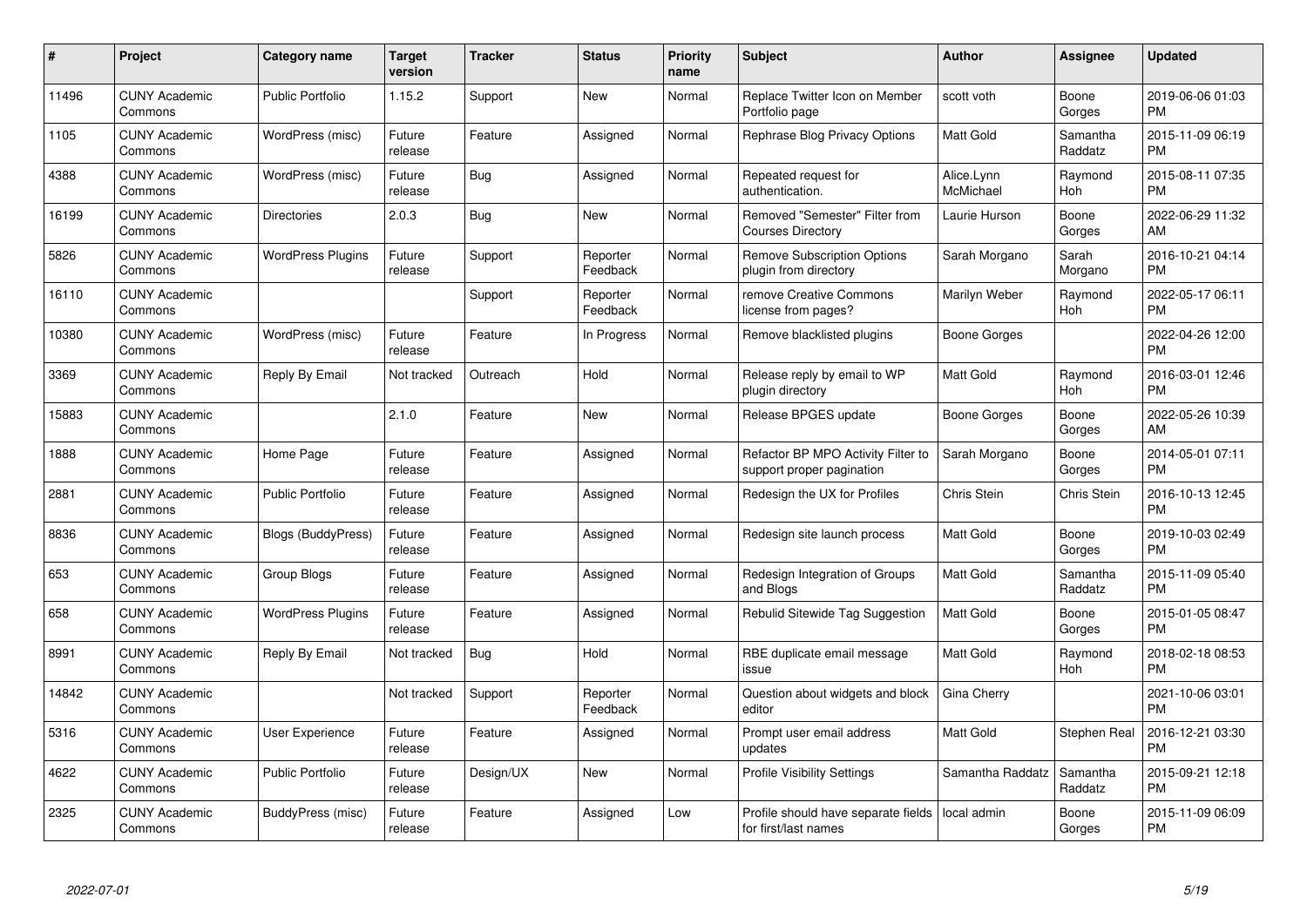| #     | Project                         | <b>Category name</b>           | <b>Target</b><br>version | <b>Tracker</b> | <b>Status</b>        | <b>Priority</b><br>name | <b>Subject</b>                                                      | <b>Author</b>    | <b>Assignee</b>     | <b>Updated</b>                |
|-------|---------------------------------|--------------------------------|--------------------------|----------------|----------------------|-------------------------|---------------------------------------------------------------------|------------------|---------------------|-------------------------------|
| 9060  | <b>CUNY Academic</b><br>Commons | Commons In A Box               | Not tracked              | Bug            | Hold                 | Normal                  | Problems with CBox image library<br>/ upload                        | Lisa Rhody       | Raymond<br>Hoh      | 2018-01-10 03:26<br><b>PM</b> |
| 15685 | <b>CUNY Academic</b><br>Commons |                                |                          | Support        | <b>New</b>           | High                    | problem with chrome?                                                | Marilyn Weber    |                     | 2022-04-25 03:40<br><b>PM</b> |
| 13286 | <b>CUNY Academic</b><br>Commons |                                | Not tracked              | Support        | <b>New</b>           | Normal                  | problem connecting with<br>WordPress app                            | Marilyn Weber    | Raymond<br>Hoh      | 2020-09-08 11:16<br>AM        |
| 10580 | <b>CUNY Academic</b><br>Commons | Information<br>Architecture    | Future<br>release        | Design/UX      | <b>New</b>           | Normal                  | Primary nav item review                                             | Boone Gorges     | Sara Cannon         | 2022-06-28 01:29<br><b>PM</b> |
| 14900 | <b>CUNY Academic</b><br>Commons |                                | Not tracked              | Support        | Reporter<br>Feedback | Normal                  | previous theme?                                                     | Marilyn Weber    |                     | 2021-10-25 10:31<br>AM        |
| 3090  | <b>CUNY Academic</b><br>Commons | Twitter page                   | Future<br>release        | Feature        | Assigned             | Normal                  | Prevent Retweets from showing<br>up on Commons twitter page         | <b>Matt Gold</b> | <b>Tahir Butt</b>   | 2016-10-24 11:31<br>AM        |
| 4986  | <b>CUNY Academic</b><br>Commons | ZenDesk                        | Not tracked              | Support        | Assigned             | Normal                  | Prepare documentation for<br>Zendesk re web widget                  | <b>Matt Gold</b> | Samantha<br>Raddatz | 2016-02-25 03:09<br><b>PM</b> |
| 3506  | <b>CUNY Academic</b><br>Commons | Publicity                      | 1.7                      | Publicity      | <b>New</b>           | Normal                  | Prepare 1.7 email messaging                                         | Micki Kaufman    | Micki<br>Kaufman    | 2014-10-01 12:36<br><b>PM</b> |
| 13912 | <b>CUNY Academic</b><br>Commons |                                | Not tracked              | Feature        | Hold                 | Low                     | posting "missed schedule"                                           | Marilyn Weber    |                     | 2021-02-23 10:46<br>AM        |
| 10659 | <b>CUNY Academic</b><br>Commons | Group Forums                   | Future<br>release        | Feature        | Assigned             | Normal                  | Post to multiple groups via email                                   | <b>Matt Gold</b> | Raymond<br>Hoh      | 2018-11-15 12:54<br>AM        |
| 3510  | <b>CUNY Academic</b><br>Commons | Publicity                      | 1.7                      | Publicity      | Assigned             | Normal                  | Post on the News Blog re: 'My<br>Commons'                           | Micki Kaufman    | Sarah<br>Morgano    | 2014-10-15 11:18<br>AM        |
| 11771 | <b>CUNY Academic</b><br>Commons |                                | Not tracked              | Support        | Reporter<br>Feedback | Normal                  | post displays in sections                                           | Marilyn Weber    |                     | 2019-08-20 10:34<br>AM        |
| 3524  | <b>CUNY Academic</b><br>Commons | Documentation                  | Not tracked              | Documentation  | Assigned             | Normal                  | Post describing all you can do<br>when starting up a new blog/group | <b>Matt Gold</b> | scott voth          | 2014-10-04 12:56<br><b>PM</b> |
| 14629 | <b>CUNY Academic</b><br>Commons |                                | Not tracked              | Bug            | Reporter<br>Feedback | Normal                  | Possible Post Order Bug?                                            | Syelle Graves    |                     | 2021-09-14 10:47<br>AM        |
| 11788 | <b>CUNY Academic</b><br>Commons | <b>WordPress Plugins</b>       | Future<br>release        | Support        | Reporter<br>Feedback | Normal                  | Plugin Request - Browse Aloud                                       | scott voth       |                     | 2019-09-24 08:42<br>AM        |
| 1562  | <b>CUNY Academic</b><br>Commons | <b>WordPress Plugins</b>       | Future<br>release        | Feature        | Assigned             | Low                     | Play with NYT Collaborative<br><b>Authoring Tool</b>                | <b>Matt Gold</b> | Boone<br>Gorges     | 2015-01-05 08:47<br><b>PM</b> |
| 2612  | <b>CUNY Academic</b><br>Commons |                                | Not tracked              | Publicity      | Assigned             | Normal                  | Pinterest site for the Commons                                      | local admin      | Sarah<br>Morgano    | 2016-03-04 11:19<br>AM        |
| 11971 | <b>CUNY Academic</b><br>Commons | <b>Email Notifications</b>     | Future<br>release        | Bug            | Reporter<br>Feedback | Low                     | Pictures obscured in emailed post<br>notifications                  | Marilyn Weber    | Raymond<br>Hoh      | 2019-11-21 01:14<br><b>PM</b> |
| 15194 | <b>CUNY Academic</b><br>Commons | Internal Tools and<br>Workflow | 2.1.0                    | Feature        | <b>New</b>           | Normal                  | PHPCS sniff for un-restored<br>switch_to_blog() calls               | Boone Gorges     | Jeremy Felt         | 2022-05-26 10:45<br>AM        |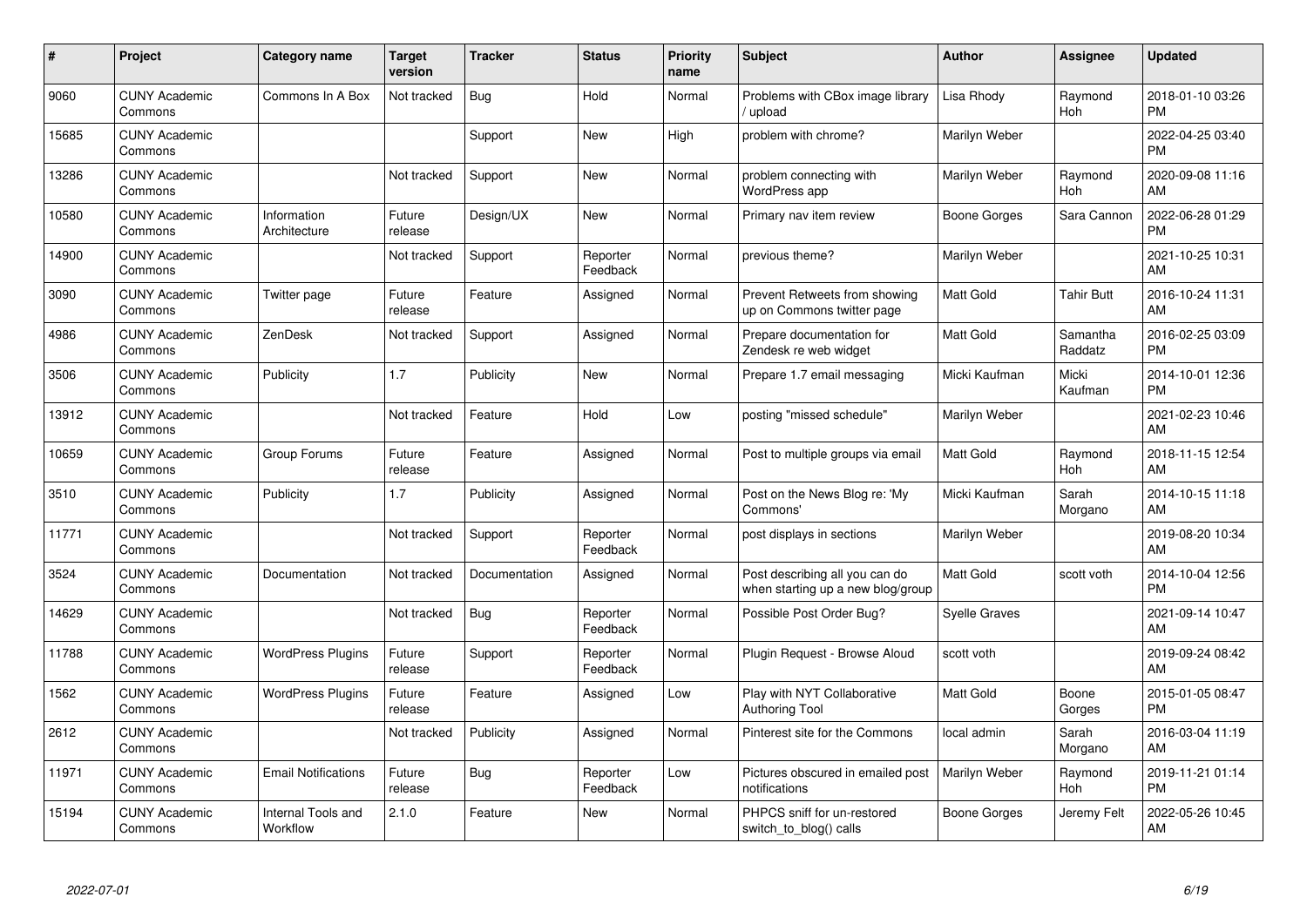| #     | Project                         | <b>Category name</b>    | <b>Target</b><br>version | <b>Tracker</b> | <b>Status</b>        | <b>Priority</b><br>name | <b>Subject</b>                                                    | <b>Author</b>   | <b>Assignee</b>     | <b>Updated</b>                |
|-------|---------------------------------|-------------------------|--------------------------|----------------|----------------------|-------------------------|-------------------------------------------------------------------|-----------------|---------------------|-------------------------------|
| 8607  | <b>CUNY Academic</b><br>Commons |                         | Not tracked              | Support        | <b>New</b>           | Normal                  | Paypal?                                                           | Marilyn Weber   | Matt Gold           | 2018-05-15 01:37<br><b>PM</b> |
| 14074 | <b>CUNY Academic</b><br>Commons | WordPress (misc)        | Not tracked              | Support        | Reporter<br>Feedback | Normal                  | page password protection problem                                  | Marilyn Weber   |                     | 2021-03-02 11:03<br>AM        |
| 8976  | <b>CUNY Academic</b><br>Commons | Reply By Email          | Not tracked              | Feature        | Assigned             | Normal                  | Package RBE new topics posting?                                   | l Matt Gold     | Raymond<br>Hoh      | 2017-12-04 02:34<br><b>PM</b> |
| 3002  | <b>CUNY Academic</b><br>Commons | Search                  | Future<br>release        | Feature        | Assigned             | Normal                  | Overhaul CAC search by using<br>external search appliance         | Boone Gorges    | Boone<br>Gorges     | 2020-07-15 03:05<br><b>PM</b> |
| 10354 | <b>CUNY Academic</b><br>Commons | <b>Public Portfolio</b> | Future<br>release        | Feature        | <b>New</b>           | Normal                  | Opt out of Having a Profile Page                                  | scott voth      | Chris Stein         | 2020-05-12 10:43<br>AM        |
| 5225  | <b>CUNY Academic</b><br>Commons | Registration            | Future<br>release        | Feature        | Assigned             | Normal                  | On-boarding Issues                                                | Luke Waltzer    | Samantha<br>Raddatz | 2016-02-12 02:58<br><b>PM</b> |
| 14475 | <b>CUNY Academic</b><br>Commons |                         | Not tracked              | Publicity      | <b>New</b>           | Normal                  | OER Showcase Page                                                 | Laurie Hurson   | Laurie Hurson       | 2021-09-14 10:46<br>AM        |
| 5317  | <b>CUNY Academic</b><br>Commons | Group Blogs             | Not tracked              | <b>Bug</b>     | Reporter<br>Feedback | Normal                  | Notifications of New Post Didn't<br>Come                          | Luke Waltzer    | Samantha<br>Raddatz | 2016-03-21 10:41<br><b>PM</b> |
| 12004 | <b>CUNY Academic</b><br>Commons |                         | Not tracked              | Support        | Reporter<br>Feedback | Normal                  | Notifications for spam blog<br>comments                           | Gina Cherry     | Raymond<br>Hoh      | 2019-11-01 12:05<br><b>PM</b> |
| 15045 | <b>CUNY Academic</b><br>Commons |                         |                          | Support        | New                  | Normal                  | no result for KCeL in the search<br>box on the commons            | Marilyn Weber   |                     | 2021-12-10 11:29<br>AM        |
| 12436 | <b>CUNY Academic</b><br>Commons |                         | Not tracked              | Bug            | Assigned             | Normal                  | Nightly system downtime                                           | Boone Gorges    |                     | 2020-08-01 09:30<br>AM        |
| 10262 | <b>CUNY Academic</b><br>Commons |                         | Not tracked              | Bug            | Reporter<br>Feedback | Normal                  | Newsletter Plugin: Broken Image<br>at Bottom of All Newsletters   | Mark Webb       | Raymond<br>Hoh      | 2018-08-30 05:17<br><b>PM</b> |
| 10678 | <b>CUNY Academic</b><br>Commons |                         | Not tracked              | <b>Bug</b>     | Reporter<br>Feedback | High                    | Newsletter Plugin Not Sending<br><b>Out Newsletters</b>           | Mark Webb       | Boone<br>Gorges     | 2019-09-16 09:38<br><b>PM</b> |
| 4972  | <b>CUNY Academic</b><br>Commons | Analytics               | Not tracked              | <b>Bug</b>     | New                  | Normal                  | <b>Newsletter Analytics</b>                                       | Stephen Real    | Matt Gold           | 2015-12-09 12:54<br><b>PM</b> |
| 15169 | <b>CUNY Academic</b><br>Commons |                         | 2.0.3                    | Support        | Reporter<br>Feedback | Normal                  | new Prelude website zipfiles for<br>custom theme and other files. | Marilyn Weber   |                     | 2022-06-29 11:32<br>AM        |
| 16255 | <b>CUNY Academic</b><br>Commons | WordPress (misc)        |                          | Bug            | New                  | Normal                  | Need to define 'MULTISITE'<br>constant in wp-config.php           | Raymond Hoh     |                     | 2022-06-19 09:31<br>AM        |
| 11883 | <b>CUNY Academic</b><br>Commons | Help/Codex              | Not tracked              | Support        | New                  | Normal                  | Need Embedding Help Page<br>Update (Tableau)                      | Anthony Wheeler | scott voth          | 2019-09-24 08:49<br>AM        |
| 3419  | <b>CUNY Academic</b><br>Commons | Group Invitations       | 1.6.14                   | Bug            | Testing<br>Required  | Normal                  | Neatening the display of<br>messages on group requests            | Matt Gold       | Boone<br>Gorges     | 2014-09-01 09:29<br><b>PM</b> |
| 11968 | JustPublics@365<br>MediaCamp    |                         |                          | Feature        | <b>New</b>           | Normal                  | Nanoscience Retractable Display<br>Unit                           | Donald Cherry   | Bonnie<br>Eissner   | 2021-02-19 08:50<br>AM        |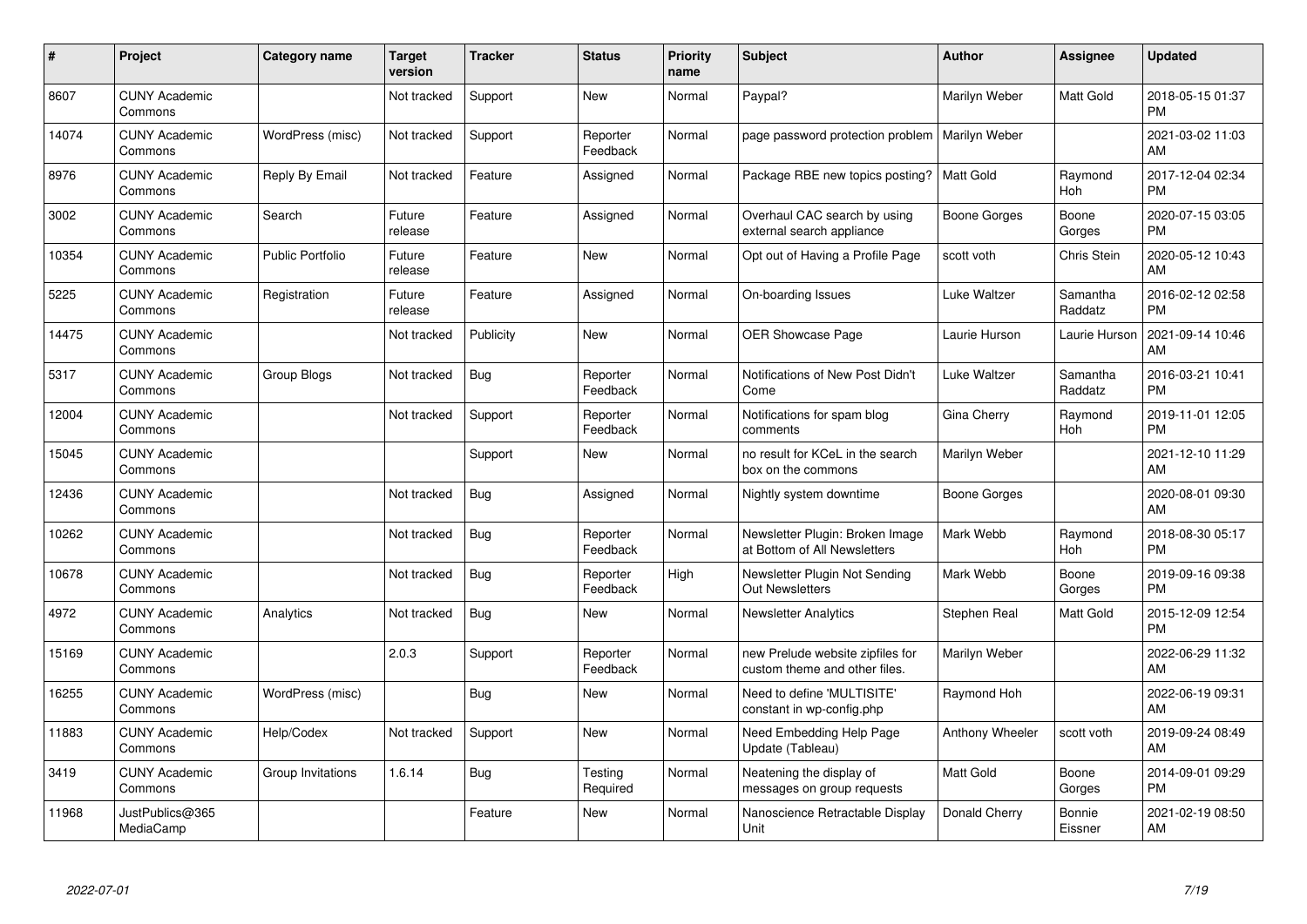| #     | Project                         | <b>Category name</b>           | <b>Target</b><br>version | <b>Tracker</b> | <b>Status</b>        | <b>Priority</b><br>name | <b>Subject</b>                                                         | <b>Author</b>    | <b>Assignee</b>     | <b>Updated</b>                |
|-------|---------------------------------|--------------------------------|--------------------------|----------------|----------------------|-------------------------|------------------------------------------------------------------------|------------------|---------------------|-------------------------------|
| 4535  | <b>CUNY Academic</b><br>Commons | My Commons                     | Future<br>release        | Bug            | <b>New</b>           | Low                     | My Commons filter issue                                                | scott voth       | Raymond<br>Hoh      | 2015-09-01 11:17<br>AM        |
| 3517  | <b>CUNY Academic</b><br>Commons | My Commons                     | Future<br>release        | Feature        | Assigned             | Normal                  | Mute/Unmute My Commons<br>updates                                      | <b>Matt Gold</b> | Raymond<br>Hoh      | 2015-11-09 01:19<br><b>PM</b> |
| 8992  | <b>NYCDH Community</b><br>Site  |                                |                          | <b>Bug</b>     | Assigned             | Normal                  | Multiple RBE error reports                                             | <b>Matt Gold</b> | Raymond<br>Hoh      | 2017-12-11 05:43<br><b>PM</b> |
| 3580  | <b>CUNY Academic</b><br>Commons | Group Blogs                    | Future<br>release        | Feature        | <b>New</b>           | Normal                  | Multiple blogs per group                                               | Boone Gorges     | Boone<br>Gorges     | 2018-02-20 02:02<br><b>PM</b> |
| 10839 | <b>CUNY Academic</b><br>Commons | About page                     | Not tracked              | Support        | <b>New</b>           | Normal                  | <b>Mission Statement Needs</b><br>Revision                             | scott voth       | Matt Gold           | 2018-12-26 10:58<br>AM        |
| 11392 | <b>CUNY Academic</b><br>Commons |                                | Future<br>release        | <b>Bug</b>     | <b>New</b>           | Normal                  | Migrate users away from<br><b>StatPress</b>                            | Boone Gorges     |                     | 2019-04-23 03:53<br><b>PM</b> |
| 13891 | <b>CUNY Academic</b><br>Commons | Internal Tools and<br>Workflow | 2.1.0                    | Feature        | <b>New</b>           | Normal                  | Migrate automated linting to<br>GitHub Actions                         | Boone Gorges     | Jeremy Felt         | 2022-06-29 11:13<br>AM        |
| 585   | <b>CUNY Academic</b><br>Commons | Group Forums                   | Future<br>release        | Feature        | Assigned             | Normal                  | Merge Forum Topics                                                     | Sarah Morgano    | Boone<br>Gorges     | 2011-07-06 04:11<br><b>PM</b> |
| 10794 | <b>CUNY Academic</b><br>Commons | Performance                    | Not tracked              | Bug            | New                  | Normal                  | Memcached connection<br>occasionally breaks                            | Boone Gorges     | Boone<br>Gorges     | 2018-12-06 03:30<br><b>PM</b> |
| 15757 | <b>CUNY Academic</b><br>Commons |                                |                          | Bug            | <b>New</b>           | Normal                  | Members # do not match                                                 | Laurie Hurson    |                     | 2022-03-30 04:52<br><b>PM</b> |
| 6995  | <b>CUNY Academic</b><br>Commons | Home Page                      | Not tracked              | Bug            | Assigned             | Normal                  | member filter on homepage not<br>working                               | <b>Matt Gold</b> | Raymond<br>Hoh      | 2016-12-11 09:46<br><b>PM</b> |
| 1983  | <b>CUNY Academic</b><br>Commons | Home Page                      | Future<br>release        | Feature        | Assigned             | Low                     | Media Library integration with<br>Featured Content plugin              | Boone Gorges     | Dominic<br>Giglio   | 2014-03-17 10:34<br>AM        |
| 2618  | <b>NYCDH Community</b><br>Site  |                                |                          | Bug            | Assigned             | Low                     | Mark blogs as spam when created   Matt Gold<br>by users marked as spam |                  | Boone<br>Gorges     | 2013-06-09 11:38<br><b>PM</b> |
| 14496 | <b>CUNY Academic</b><br>Commons | Domain Mapping                 | Future<br>release        | Bug            | New                  | Normal                  | Mapped domain SSO uses<br>third-party cookies                          | Raymond Hoh      | Raymond<br>Hoh      | 2021-05-24 04:03<br><b>PM</b> |
| 5050  | <b>CUNY Academic</b><br>Commons | Social Paper                   | Future<br>release        | Feature        | New                  | Low                     | Making comments visible in SP<br>editing mode (SP suggestion #1)       | Marilyn Weber    | Samantha<br>Raddatz | 2019-09-17 11:10<br><b>PM</b> |
| 58    | <b>CUNY Academic</b><br>Commons | BuddyPress (misc)              | Future<br>release        | Feature        | Assigned             | Low                     | Make member search sortable by<br>last name                            | Roberta Brody    | Boone<br>Gorges     | 2010-08-26 02:38<br><b>PM</b> |
| 7115  | <b>CUNY Academic</b><br>Commons | Groups (misc)                  | Future<br>release        | Feature        | Reporter<br>Feedback | Normal                  | make licensing info clear during<br>group creation                     | <b>Matt Gold</b> | Raymond<br>Hoh      | 2020-12-08 11:32<br>AM        |
| 6389  | <b>CUNY Academic</b><br>Commons | <b>BuddyPress Docs</b>         | Future<br>release        | Feature        | New                  | Low                     | Make Discussion Area Visible<br>When Editing a Doc                     | Luke Waltzer     | Boone<br>Gorges     | 2016-10-21 04:16<br><b>PM</b> |
| 1422  | <b>CUNY Academic</b><br>Commons | <b>BuddyPress Docs</b>         | Future<br>release        | Feature        | Assigned             | Normal                  | Make "created Doc" activity icons<br>non-mini                          | Boone Gorges     | Boone<br>Gorges     | 2015-11-09 05:48<br><b>PM</b> |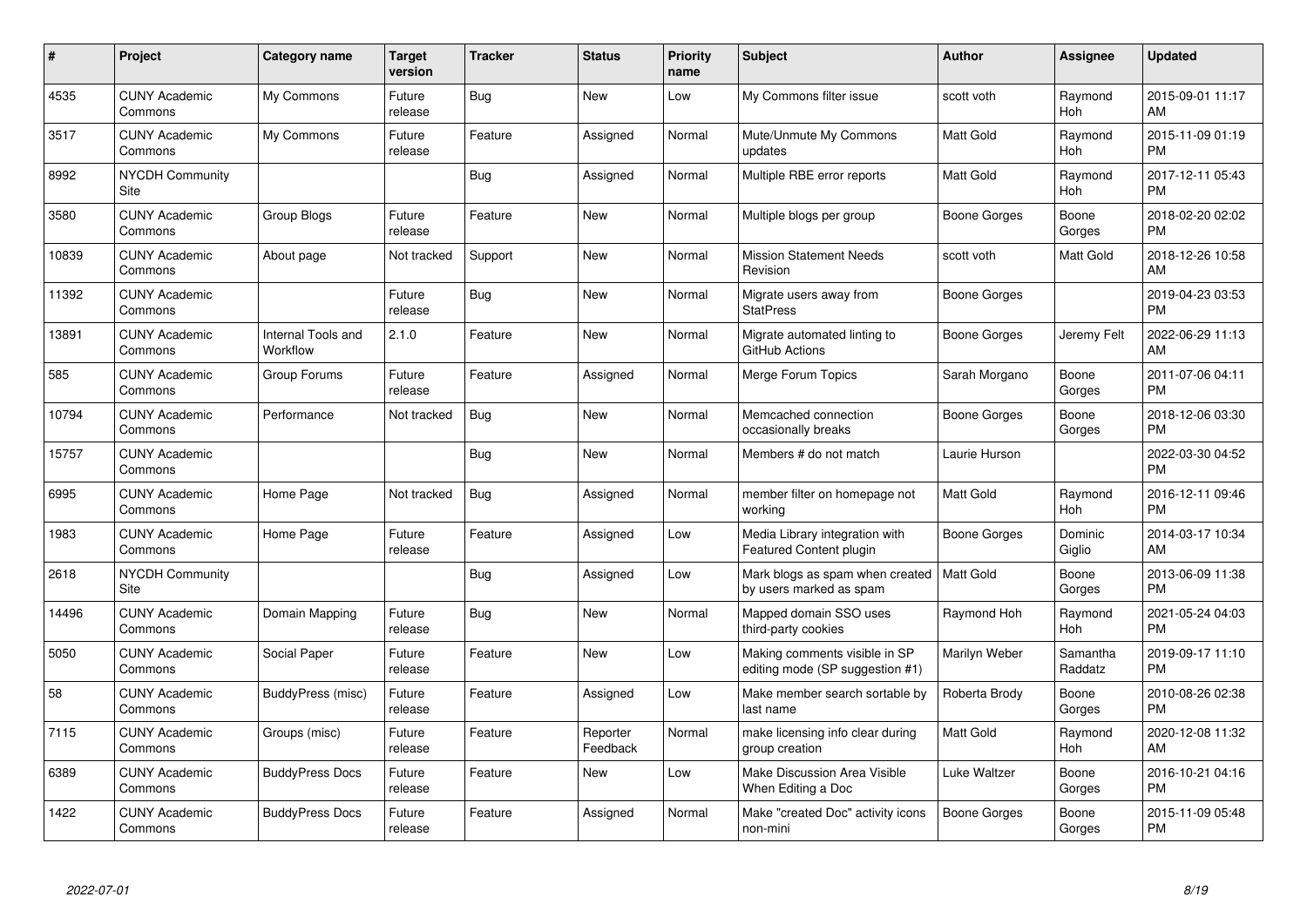| #     | Project                         | <b>Category name</b>     | <b>Target</b><br>version | Tracker       | <b>Status</b>        | <b>Priority</b><br>name | Subject                                                                                                                                      | Author                  | <b>Assignee</b>     | <b>Updated</b>                |
|-------|---------------------------------|--------------------------|--------------------------|---------------|----------------------|-------------------------|----------------------------------------------------------------------------------------------------------------------------------------------|-------------------------|---------------------|-------------------------------|
| 11531 | <b>CUNY Academic</b><br>Commons | Events                   | Future<br>release        | Feature       | <b>New</b>           | Normal                  | Main Events calendar should<br>include non-public events that<br>user has access to                                                          | scott voth              | Boone<br>Gorges     | 2019-06-11 10:00<br>AM        |
| 8900  | <b>CUNY Academic</b><br>Commons | Accessibility            | Future<br>release        | Feature       | Assigned             | Normal                  | Look into tools to enforce<br>accessibility in WP environment                                                                                | Matt Gold               | Boone<br>Gorges     | 2022-04-26 11:59<br>AM        |
| 5268  | <b>CUNY Academic</b><br>Commons | Group Forums             | Future<br>release        | Bug           | Assigned             | Normal                  | Long-time to post to multiple<br>groups                                                                                                      | Luke Waltzer            | Daniel Jones        | 2016-09-07 06:31<br><b>PM</b> |
| 5679  | <b>CUNY Academic</b><br>Commons | Analytics                | Not tracked              | Feature       | <b>New</b>           | Normal                  | Logged In Users for GA                                                                                                                       | Valerie Townsend        | Valerie<br>Townsend | 2016-06-11 09:49<br>AM        |
| 3565  | <b>CUNY Academic</b><br>Commons | My Commons               | Not tracked              | Documentation | <b>New</b>           | Normal                  | Load Newest inconsistencies                                                                                                                  | Chris Stein             | scott voth          | 2015-11-09 01:16<br><b>PM</b> |
| 377   | <b>CUNY Academic</b><br>Commons | BuddyPress (misc)        | Future<br>release        | Feature       | Assigned             | Normal                  | Like buttons                                                                                                                                 | <b>Matt Gold</b>        | Boone<br>Gorges     | 2010-11-16 05:13<br><b>PM</b> |
| 13370 | <b>CUNY Academic</b><br>Commons | Group Library            | Future<br>release        | Feature       | New                  | Normal                  | Library bulk deletion and folder<br>editing                                                                                                  | Colin McDonald          | Boone<br>Gorges     | 2020-10-13 10:41<br>AM        |
| 13048 | <b>CUNY Academic</b><br>Commons | Shortcodes and<br>embeds | Future<br>release        | Feature       | <b>New</b>           | Normal                  | Jupyter Notebooks support                                                                                                                    | <b>Boone Gorges</b>     |                     | 2020-07-14 11:46<br>AM        |
| 9908  | <b>CUNY Academic</b><br>Commons |                          | Not tracked              | Feature       | <b>New</b>           | Normal                  | Is it possible to send email<br>updates to users (or an email<br>address not on the list) for only a<br>single page AFTER being<br>prompted? | <b>Michael Shields</b>  | scott voth          | 2018-06-11 01:34<br><b>PM</b> |
| 1456  | <b>CUNY Academic</b><br>Commons | Group Invitations        | Future<br>release        | Feature       | Reporter<br>Feedback | Low                     | Invite to Group Button from Profile<br>Field                                                                                                 | Matt Gold               | Samantha<br>Raddatz | 2015-11-09 05:59<br><b>PM</b> |
| 2577  | NYCDH Community<br>Site         |                          |                          | Feature       | Assigned             | Low                     | Investigate Potential to Add Links<br>to the Forum                                                                                           | <b>Mark Newton</b>      | Alex Gil            | 2013-05-16 09:40<br><b>PM</b> |
| 11556 | <b>CUNY Academic</b><br>Commons | Courses                  | Not tracked              | Bug           | Reporter<br>Feedback | Normal                  | Instructor name given in course<br>listing                                                                                                   | Tom Harbison            |                     | 2019-06-25 04:12<br><b>PM</b> |
| 3768  | <b>CUNY Academic</b><br>Commons | Public Portfolio         | Future<br>release        | Feature       | Assigned             | Normal                  | Institutions/Past positions on<br>public portfolios                                                                                          | <b>Matt Gold</b>        | Boone<br>Gorges     | 2018-04-23 10:44<br>AM        |
| 16314 | <b>CUNY Academic</b><br>Commons | <b>WordPress Plugins</b> |                          | Feature       | New                  | Normal                  | Install Multicollab plug-in?                                                                                                                 | Raffi<br>Khatchadourian |                     | 2022-06-29 03:44<br><b>PM</b> |
| 9947  | <b>CUNY Academic</b><br>Commons | <b>WordPress Plugins</b> | Future<br>release        | Feature       | Reporter<br>Feedback | Normal                  | Install H5P quiz plugin                                                                                                                      | <b>Matt Gold</b>        | Boone<br>Gorges     | 2018-09-11 11:01<br>AM        |
| 3536  | <b>CUNY Academic</b><br>Commons | My Commons               | Future<br>release        | Feature       | Assigned             | Normal                  | Infinite Scroll on My Commons<br>page                                                                                                        | Matt Gold               | Raymond<br>Hoh      | 2015-04-13 04:42<br><b>PM</b> |
| 14792 | <b>CUNY Academic</b><br>Commons |                          |                          | <b>Bug</b>    | New                  | Normal                  | Inconsistent email notifications<br>from gravity forms                                                                                       | Raffi<br>Khatchadourian |                     | 2021-10-04 01:50<br><b>PM</b> |
| 435   | <b>CUNY Academic</b><br>Commons | BuddyPress (misc)        | Future<br>release        | Feature       | Assigned             | Normal                  | Include Avatar Images in Forum<br><b>Post Notification Emails</b>                                                                            | Matt Gold               | Boone<br>Gorges     | 2010-12-08 12:40<br>PM        |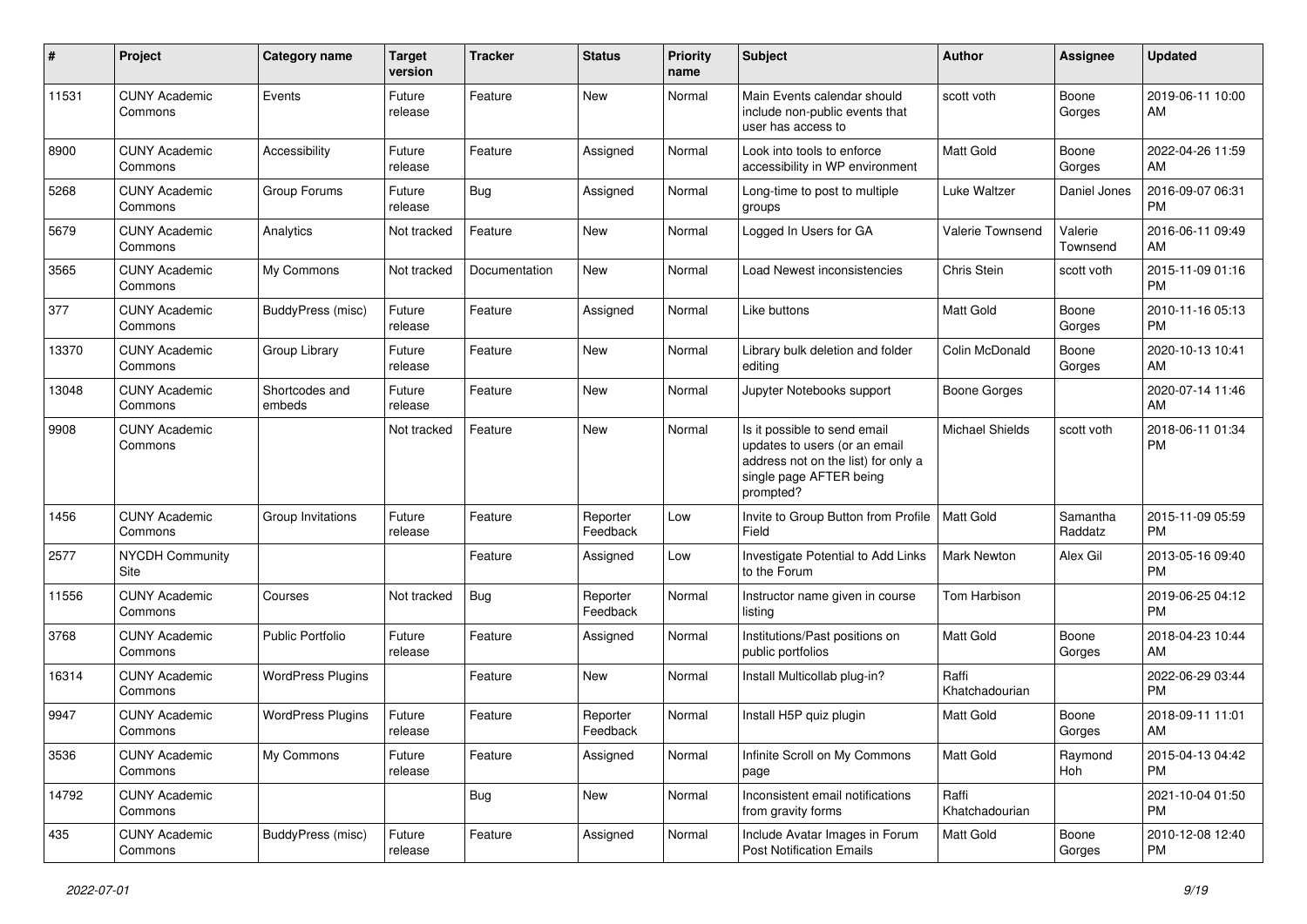| #     | Project                         | <b>Category name</b>       | <b>Target</b><br>version | <b>Tracker</b> | <b>Status</b>        | Priority<br>name | <b>Subject</b>                                                                    | <b>Author</b>           | <b>Assignee</b>     | <b>Updated</b>                |
|-------|---------------------------------|----------------------------|--------------------------|----------------|----------------------|------------------|-----------------------------------------------------------------------------------|-------------------------|---------------------|-------------------------------|
| 4903  | <b>CUNY Academic</b><br>Commons | Events                     | Future<br>release        | Design/UX      | Assigned             | Normal           | Improving visual appearance of<br>event calendars                                 | <b>Matt Gold</b>        | Boone<br>Gorges     | 2016-10-13 11:51<br>AM.       |
| 13358 | <b>CUNY Academic</b><br>Commons | Group Forums               | Future<br>release        | Feature        | New                  | Normal           | Improved UI for group forum<br>threading settings                                 | Boone Gorges            | Raymond<br>Hoh      | 2021-11-19 12:27<br><b>PM</b> |
| 11834 | <b>CUNY Academic</b><br>Commons | <b>Group Files</b>         | Future<br>release        | Feature        | New                  | Normal           | Improved tools for managing<br>group file folders                                 | Boone Gorges            | Sonja Leix          | 2019-09-06 03:55<br><b>PM</b> |
| 12091 | <b>CUNY Academic</b><br>Commons | <b>Group Files</b>         | Future<br>release        | Feature        | New                  | Normal           | Improved pre-upload file validation<br>for bp-group-documents                     | Boone Gorges            | Boone<br>Gorges     | 2019-11-14 01:21<br><b>PM</b> |
| 12042 | <b>CUNY Academic</b><br>Commons | <b>Email Notifications</b> | Future<br>release        | Feature        | New                  | Normal           | Improved error logging for BPGES<br>send queue                                    | Boone Gorges            | Boone<br>Gorges     | 2021-11-19 12:25<br><b>PM</b> |
| 3770  | <b>CUNY Academic</b><br>Commons | <b>Public Portfolio</b>    | Future<br>release        | Feature        | Assigned             | Normal           | Improve Layout/Formatting of<br>Positions Area on Public Portfolios               | Matt Gold               | Chris Stein         | 2015-04-01 09:17<br><b>PM</b> |
| 2832  | <b>CUNY Academic</b><br>Commons | <b>Public Portfolio</b>    | Future<br>release        | Feature        | Assigned             | Normal           | Improve interface for (not)<br>auto-linking profile fields                        | Boone Gorges            | Chris Stein         | 2015-01-05 08:52<br><b>PM</b> |
| 3048  | <b>CUNY Academic</b><br>Commons | Public Portfolio           | Future<br>release        | Feature        | New                  | Low              | Images for rich text profile fields                                               | Boone Gorges            | Boone<br>Gorges     | 2014-02-19 12:56<br>PM.       |
| 11131 | <b>CUNY Academic</b><br>Commons |                            | Future<br>release        | Feature        | Reporter<br>Feedback | Normal           | Image Annotation Plugins                                                          | Laurie Hurson           |                     | 2019-02-26 11:33<br>AM        |
| 11879 | <b>CUNY Academic</b><br>Commons |                            | Not tracked              | Bug            | New                  | Normal           | Hypothesis comments appearing<br>on multiple, different pdfs across<br>blogs      | Laurie Hurson           | Laurie Hurson       | 2019-09-19 02:39<br>PM.       |
| 2013  | <b>CUNY Academic</b><br>Commons | <b>Public Portfolio</b>    | Future<br>release        | Feature        | Assigned             | Low              | Have Profile Privacy Options show<br>up only for filled-in fields                 | Matt Gold               | Boone<br>Gorges     | 2015-11-09 06:09<br>PM.       |
| 370   | <b>CUNY Academic</b><br>Commons | Registration               | Future<br>release        | Feature        | Assigned             | High             | <b>Guest Accounts</b>                                                             | Matt Gold               | Matt Gold           | 2015-04-09 09:33<br><b>PM</b> |
| 308   | <b>CUNY Academic</b><br>Commons | Registration               | Future<br>release        | Feature        | <b>New</b>           | Normal           | Group recommendations for<br>signup process                                       | Boone Gorges            | Samantha<br>Raddatz | 2015-11-09 05:07<br><b>PM</b> |
| 1544  | <b>CUNY Academic</b><br>Commons | Groups (misc)              | Future<br>release        | Feature        | Reporter<br>Feedback | Normal           | Group Filtering and Sorting                                                       | <b>Matt Gold</b>        | Chris Stein         | 2019-03-01 02:25<br><b>PM</b> |
| 4481  | <b>CUNY Academic</b><br>Commons | Events                     | Future<br>release        | Feature        | New                  | Normal           | Group admins/mods should have<br>the ability to unlink an event from<br>the group | Boone Gorges            | Boone<br>Gorges     | 2017-04-24 03:53<br><b>PM</b> |
| 8498  | <b>CUNY Academic</b><br>Commons | <b>WordPress Plugins</b>   | Future<br>release        | Feature        | New                  | Low              | <b>Gravity Forms Email Users</b>                                                  | Raffi<br>Khatchadourian | Matt Gold           | 2017-10-13 12:58<br><b>PM</b> |
| 6014  | <b>CUNY Academic</b><br>Commons | Publicity                  | Future<br>release        | Publicity      | Reporter<br>Feedback | Normal           | Google search listing                                                             | Matt Gold               | Boone<br>Gorges     | 2016-09-21 03:48<br>PM.       |
| 15210 | <b>CUNY Academic</b><br>Commons | Analytics                  | Not tracked              | Design/UX      | New                  | Normal           | Google Analytics improvements                                                     | Colin McDonald          | Boone<br>Gorges     | 2022-05-24 10:47<br>AM        |
| 5397  | <b>CUNY Academic</b><br>Commons | Social Paper               | Future<br>release        | Feature        | New                  | Normal           | frustrating to have to<br>enable/disable in SP                                    | Marilyn Weber           | Samantha<br>Raddatz | 2016-04-20 03:39<br><b>PM</b> |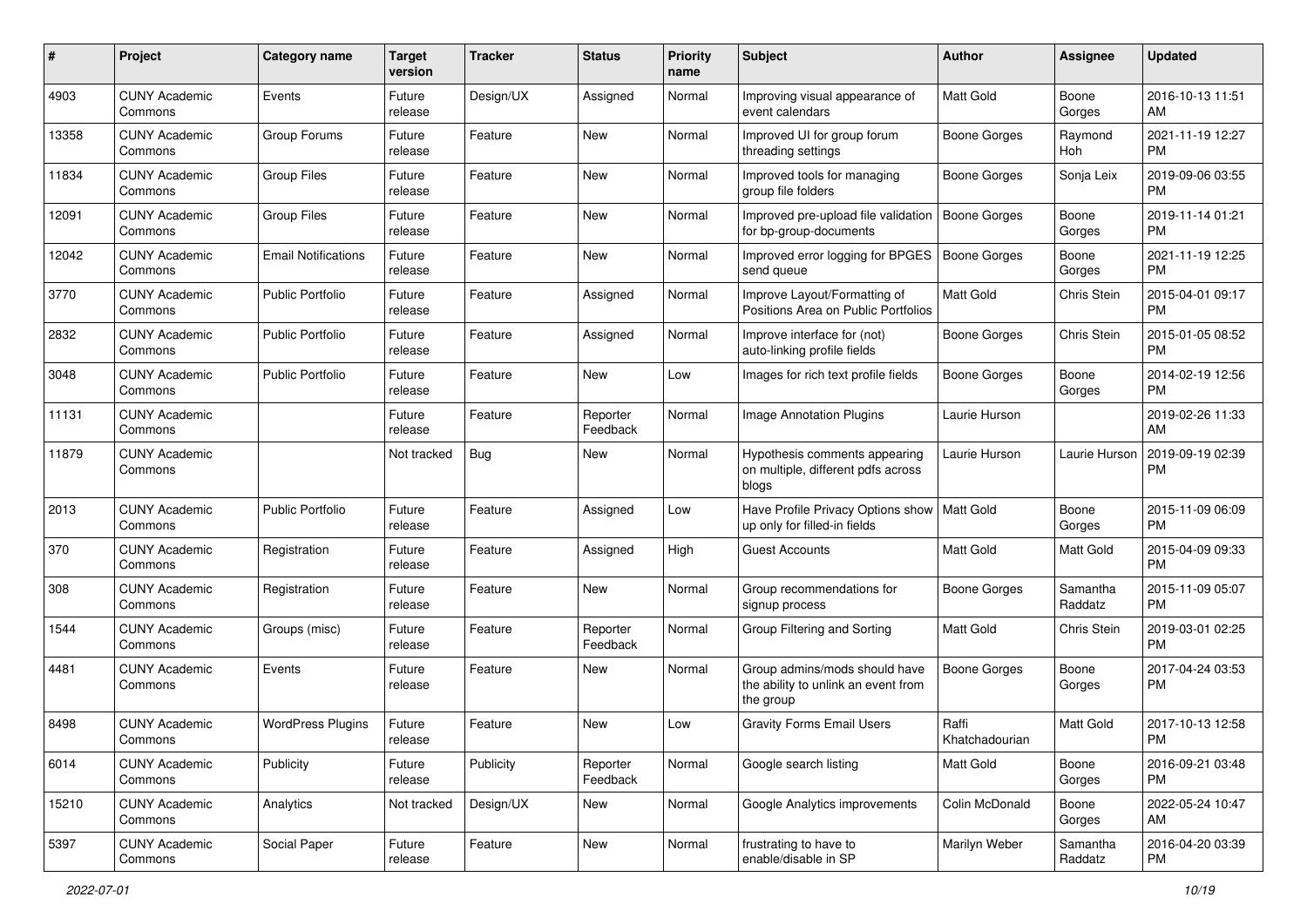| $\#$  | Project                         | <b>Category name</b>      | <b>Target</b><br>version | <b>Tracker</b> | <b>Status</b>        | Priority<br>name | <b>Subject</b>                                                     | <b>Author</b>        | <b>Assignee</b>     | <b>Updated</b>                |
|-------|---------------------------------|---------------------------|--------------------------|----------------|----------------------|------------------|--------------------------------------------------------------------|----------------------|---------------------|-------------------------------|
| 310   | <b>CUNY Academic</b><br>Commons | BuddyPress (misc)         | Future<br>release        | Feature        | Assigned             | Low              | <b>Friend Request Email</b>                                        | <b>Matt Gold</b>     | Samantha<br>Raddatz | 2015-11-09 05:08<br><b>PM</b> |
| 3059  | <b>CUNY Academic</b><br>Commons | Group Forums              | Future<br>release        | Design/UX      | New                  | Normal           | Forum Post Permissable Content<br><b>Explanatory Text</b>          | Chris Stein          | Chris Stein         | 2015-04-02 11:27<br>AM        |
| 13457 | <b>CUNY Academic</b><br>Commons | Group Forums              | 2.0.3                    | Bug            | <b>New</b>           | High             | Forum post not sending<br>notifications                            | Filipa Calado        | Raymond<br>Hoh      | 2022-06-29 11:32<br>AM        |
| 13650 | <b>CUNY Academic</b><br>Commons | Group Library             | Future<br>release        | Feature        | <b>New</b>           | Normal           | Forum Attachments in Group<br>Library                              | Laurie Hurson        |                     | 2021-11-19 12:30<br><b>PM</b> |
| 6426  | <b>CUNY Academic</b><br>Commons | Spam/Spam<br>Prevention   | Future<br>release        | Feature        | Assigned             | Normal           | Force captcha on all comments?                                     | <b>Matt Gold</b>     | <b>Tahir Butt</b>   | 2016-10-24 02:06<br><b>PM</b> |
| 3458  | <b>CUNY Academic</b><br>Commons | Groups (misc)             | Future<br>release        | Feature        | Assigned             | Normal           | Filter Members of Group by<br>Campus                               | Michael Smith        | Samantha<br>Raddatz | 2014-09-26 08:32<br><b>PM</b> |
| 412   | <b>CUNY Academic</b><br>Commons | <b>WordPress Themes</b>   | Future<br>release        | Feature        | Assigned             | Normal           | <b>Featured Themes</b>                                             | Matt Gold            | Dominic<br>Giglio   | 2015-01-05 08:44<br><b>PM</b> |
| 13199 | <b>CUNY Academic</b><br>Commons | Group Forums              | Future<br>release        | Feature        | <b>New</b>           | Normal           | Favoring Groups over bbPress<br>plugin                             | Colin McDonald       | Colin<br>McDonald   | 2021-11-19 12:28<br><b>PM</b> |
| 8835  | <b>CUNY Academic</b><br>Commons | <b>Blogs (BuddyPress)</b> | Future<br>release        | Feature        | <b>New</b>           | Normal           | Extend cuny. is shortlinks to sites                                | Luke Waltzer         | Boone<br>Gorges     | 2022-04-26 11:59<br>AM        |
| 500   | <b>CUNY Academic</b><br>Commons | BuddyPress (misc)         | Future<br>release        | Feature        | Assigned             | Normal           | <b>Export Group Data</b>                                           | <b>Matt Gold</b>     | Boone<br>Gorges     | 2010-12-19 12:09<br><b>PM</b> |
| 4235  | <b>CUNY Academic</b><br>Commons |                           | Not tracked              | Design/UX      | Assigned             | Normal           | Explore user experience around<br>comments on forum topics vs docs | Matt Gold            | Samantha<br>Raddatz | 2015-07-21 10:23<br>AM        |
| 5581  | <b>CUNY Academic</b><br>Commons | Analytics                 | Future<br>release        | Feature        | Assigned             | Normal           | <b>Explore alternatives to Google</b><br>Analytics                 | Matt Gold            | Valerie<br>Townsend | 2020-04-17 03:12<br><b>PM</b> |
| 6078  | <b>CUNY Academic</b><br>Commons | <b>Blogs (BuddyPress)</b> | Future<br>release        | Feature        | <b>New</b>           | Normal           | <b>Explore Adding Network Blog</b><br>Metadata Plugin              | Luke Waltzer         | Luke Waltzer        | 2016-10-11 10:29<br><b>PM</b> |
| 6298  | <b>CUNY Academic</b><br>Commons | User Experience           | Not tracked              | Design/UX      | Assigned             | Normal           | Examine data from survey                                           | <b>Matt Gold</b>     | Margaret<br>Galvan  | 2016-10-14 12:16<br><b>PM</b> |
| 14398 | <b>CUNY Academic</b><br>Commons |                           | Not tracked              | Support        | Reporter<br>Feedback | Normal           | Events plug-in notification problem                                | <b>Marilyn Weber</b> |                     | 2021-05-11 11:21<br>AM        |
| 11120 | <b>CUNY Academic</b><br>Commons | <b>WordPress Plugins</b>  | Not tracked              | Bug            | Reporter<br>Feedback | Normal           | Events Manager Events Not<br>Showing Up                            | Mark Webb            |                     | 2019-02-27 04:10<br><b>PM</b> |
| 4438  | <b>CUNY Academic</b><br>Commons | Events                    | Future<br>release        | <b>Bug</b>     | Assigned             | Normal           | Events Calendar - Export<br><b>Recurring Events</b>                | scott voth           | Daniel Jones        | 2016-05-23 04:25<br><b>PM</b> |
| 5696  | <b>CUNY Academic</b><br>Commons | Events                    | Future<br>release        | Feature        | Assigned             | Normal           | Events Calendar - display options<br>calendar aggregation          | <b>Matt Gold</b>     | Boone<br>Gorges     | 2016-10-13 11:44<br>AM        |
| 15565 | <b>CUNY Academic</b><br>Commons |                           |                          | Support        | New                  | Normal           | Events - send updates to an email<br>listserv                      | Marilyn Weber        |                     | 2022-03-10 01:06<br><b>PM</b> |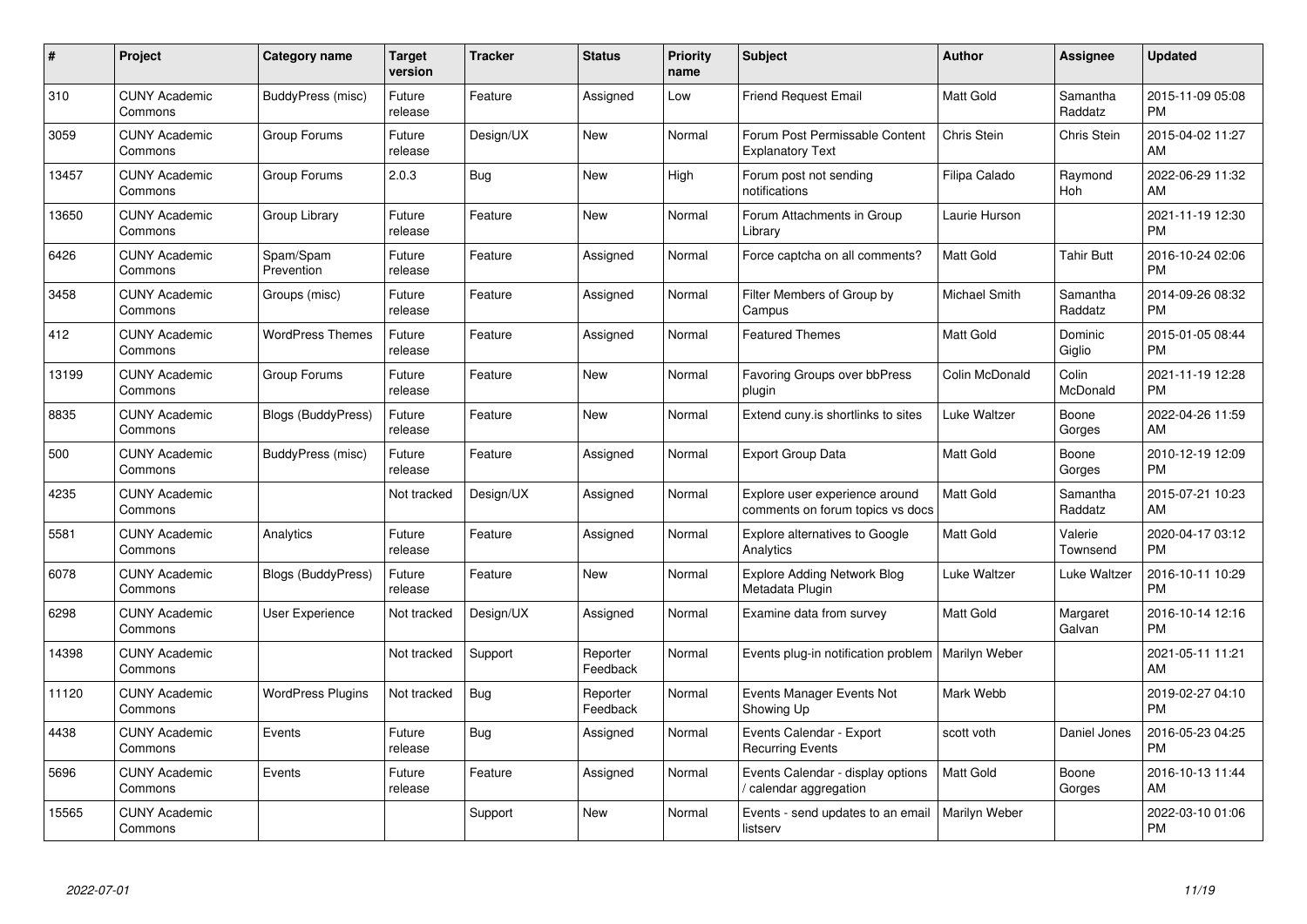| #     | Project                         | <b>Category name</b>     | Target<br>version | <b>Tracker</b> | <b>Status</b>        | Priority<br>name | <b>Subject</b>                                                           | <b>Author</b>    | Assignee            | <b>Updated</b>                |
|-------|---------------------------------|--------------------------|-------------------|----------------|----------------------|------------------|--------------------------------------------------------------------------|------------------|---------------------|-------------------------------|
| 4592  | <b>CUNY Academic</b><br>Commons | Events                   | Future<br>release | Design/UX      | <b>New</b>           | Normal           | Event Creation - Venue Dropdown<br>Slow                                  | Samantha Raddatz | Boone<br>Gorges     | 2015-09-14 04:56<br><b>PM</b> |
| 15655 | <b>CUNY Academic</b><br>Commons |                          | 2.0.3             | Support        | Reporter<br>Feedback | Normal           | Event Aggregator plugin?                                                 | Marilyn Weber    |                     | 2022-06-29 11:32<br><b>AM</b> |
| 11860 | <b>CUNY Academic</b><br>Commons | Registration             | Future<br>release | Feature        | <b>New</b>           | Normal           | <b>Ensure Students Are Aware They</b><br>Can Use Aliases At Registration | scott voth       |                     | 2019-09-24 08:46<br>AM        |
| 4253  | <b>CUNY Academic</b><br>Commons | <b>Public Portfolio</b>  | Future<br>release | Design/UX      | <b>New</b>           | Normal           | Encourage users to add portfolio<br>content                              | Samantha Raddatz | Samantha<br>Raddatz | 2015-07-07 11:32<br>AM        |
| 12121 | <b>CUNY Academic</b><br>Commons | <b>WordPress Plugins</b> | 2.0.3             | Feature        | Reporter<br>Feedback | Normal           | Embedding H5P Iframes on<br><b>Commons Site</b>                          | Laurie Hurson    | Boone<br>Gorges     | 2022-06-29 11:32<br>AM        |
| 9289  | <b>CUNY Academic</b><br>Commons | <b>WordPress Plugins</b> | Future<br>release | Bug            | Reporter<br>Feedback | Normal           | Email Users Plugin                                                       | Laurie Hurson    | Boone<br>Gorges     | 2018-10-24 12:34<br><b>PM</b> |
| 12382 | <b>CUNY Academic</b><br>Commons | Membership               | Not tracked       | Support        | <b>New</b>           | Normal           | Email request change                                                     | Marilyn Weber    | Marilyn<br>Weber    | 2020-02-06 12:56<br><b>PM</b> |
| 9015  | <b>CUNY Academic</b><br>Commons | Groups (misc)            | Not tracked       | Outreach       | Assigned             | Normal           | Email group admins the email<br>addresses of their groups                | <b>Matt Gold</b> | Matt Gold           | 2018-01-02 09:54<br>AM        |
| 14987 | <b>CUNY Academic</b><br>Commons | <b>WordPress Plugins</b> | Future<br>release | <b>Bug</b>     | New                  | Normal           | Elementor update causes<br>database freeze-up                            | Boone Gorges     | Boone<br>Gorges     | 2021-11-29 12:02<br><b>PM</b> |
| 12198 | <b>CUNY Academic</b><br>Commons |                          | Not tracked       | <b>Bug</b>     | Reporter<br>Feedback | Normal           | Duplicate listing in My Sites                                            | Tom Harbison     |                     | 2019-12-09 05:50<br>PM        |
| 7928  | <b>CUNY Academic</b><br>Commons | Group Forums             | Not tracked       | Bug            | New                  | Normal           | Duplicate Forum post                                                     | Luke Waltzer     | Raymond<br>Hoh      | 2017-04-11 09:27<br><b>PM</b> |
| 3662  | <b>CUNY Academic</b><br>Commons | <b>SEO</b>               | Future<br>release | Feature        | Assigned             | Normal           | Duplicate Content/SEO/Google<br>issues                                   | <b>Matt Gold</b> | Raymond<br>Hoh      | 2015-04-13 04:37<br><b>PM</b> |
| 497   | <b>CUNY Academic</b><br>Commons | <b>WordPress Plugins</b> | Future<br>release | Feature        | Assigned             | Normal           | Drag and Drop Ordering on<br>Gallery Post Plugin                         | Matt Gold        | Ron Rennick         | 2015-11-09 06:18<br><b>PM</b> |
| 16092 | <b>CUNY Academic</b><br>Commons |                          | Future<br>release | Feature        | Hold                 | Normal           | Don't show main site in Site<br>search results                           | Boone Gorges     | Boone<br>Gorges     | 2022-05-17 03:12<br><b>PM</b> |
| 11493 | <b>CUNY Academic</b><br>Commons | Domain Mapping           | Not tracked       | Support        | Reporter<br>Feedback | Normal           | Domain Mapping Request - Talia<br>Schaffer                               | scott voth       | Matt Gold           | 2019-08-06 08:39<br><b>AM</b> |
| 9207  | <b>CUNY Academic</b><br>Commons |                          | Future<br>release | Support        | Reporter<br>Feedback | Normal           | display dashboards made in<br>Tableau?                                   | Marilyn Weber    | Boone<br>Gorges     | 2018-04-10 10:42<br>AM        |
| 14940 | <b>CUNY Academic</b><br>Commons |                          |                   | Bug            | New                  | Normal           | Discrepancy between Commons<br>profile "sites" and actual # of sites     | Laurie Hurson    |                     | 2021-11-08 11:09<br><b>AM</b> |
| 11386 | <b>CUNY Academic</b><br>Commons | WordPress - Media        | Not tracked       | Support        | Reporter<br>Feedback | Normal           | disappearing images                                                      | scott voth       | Boone<br>Gorges     | 2019-05-14 10:32<br>AM        |
| 5691  | <b>CUNY Academic</b><br>Commons | Blogs (BuddyPress)       | Future<br>release | <b>Bug</b>     | Assigned             | High             | Differing numbers on Sites display                                       | Matt Gold        | Raymond<br>Hoh      | 2016-06-13 01:37<br><b>PM</b> |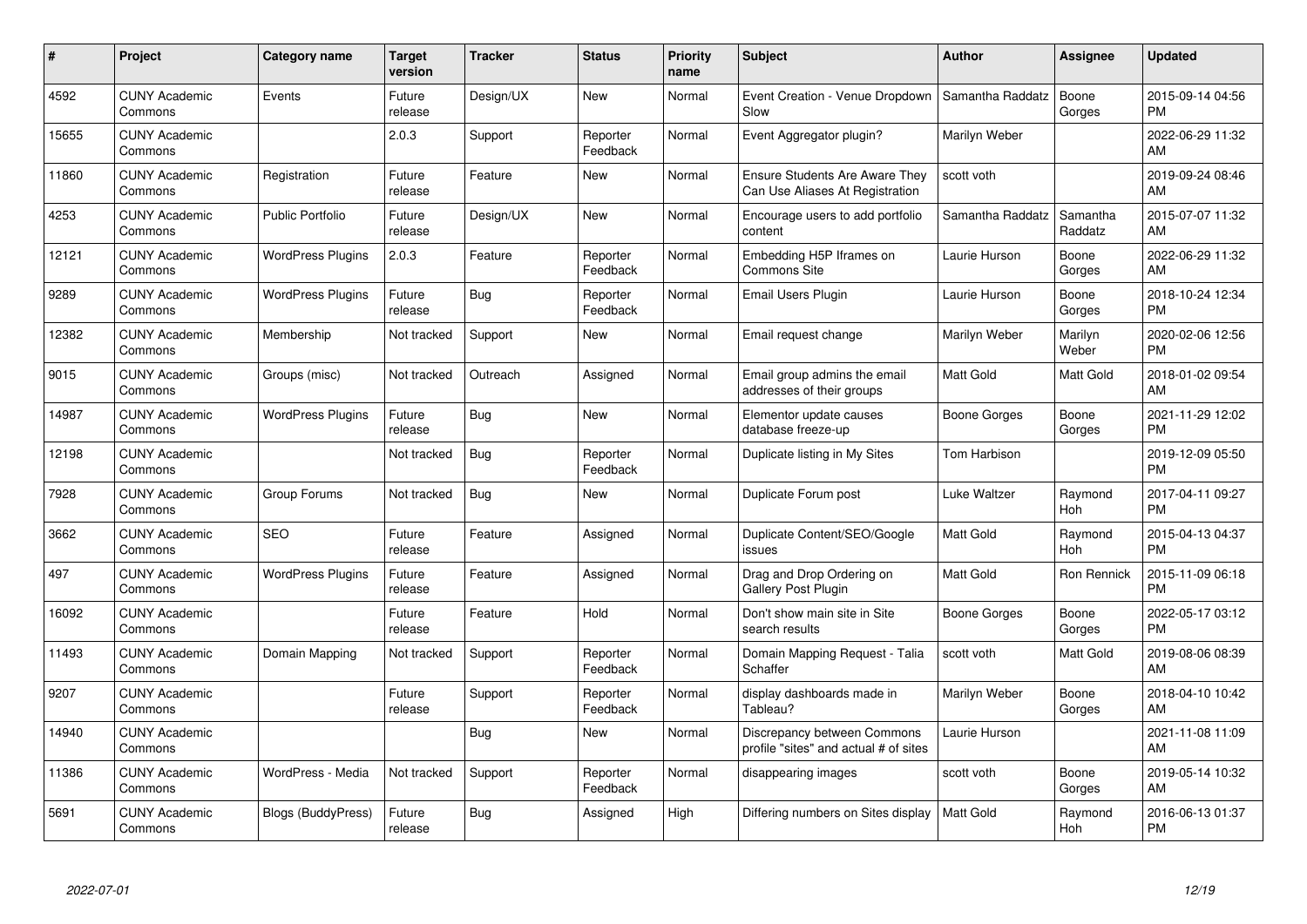| #     | Project                                                          | <b>Category name</b>       | Target<br>version | <b>Tracker</b> | <b>Status</b>        | <b>Priority</b><br>name | <b>Subject</b>                                                                | <b>Author</b>           | <b>Assignee</b>     | <b>Updated</b>                |
|-------|------------------------------------------------------------------|----------------------------|-------------------|----------------|----------------------|-------------------------|-------------------------------------------------------------------------------|-------------------------|---------------------|-------------------------------|
| 15260 | <b>CUNY Academic</b><br>Commons                                  |                            |                   | Support        | Reporter<br>Feedback | Normal                  | Diacritical markings   European<br>Stages                                     | Marilyn Weber           |                     | 2022-02-04 08:16<br>AM        |
| 2754  | <b>CUNY Academic</b><br>Commons                                  | Design                     | Future<br>release | Feature        | Assigned             | Normal                  | Determine strategy for CAC logo<br>handling in top header                     | Micki Kaufman           | Chris Stein         | 2015-01-05 08:53<br><b>PM</b> |
| 11509 | <b>CUNY Academic</b><br>Commons                                  |                            | Not tracked       | Support        | Reporter<br>Feedback | Normal                  | deleted Page causing a Menu<br>problem?                                       | Marilyn Weber           |                     | 2019-06-04 09:54<br>AM        |
| 13430 | <b>CUNY Academic</b><br>Commons                                  | Reply By Email             | Not tracked       | Bug            | New                  | Normal                  | Delay in RBE                                                                  | Luke Waltzer            | Raymond<br>Hoh      | 2020-10-13 11:16<br>AM        |
| 333   | <b>CUNY Academic</b><br>Commons                                  | <b>Email Notifications</b> | Future<br>release | Feature        | Assigned             | Low                     | Delay Forum Notification Email<br>Delivery Until After Editing Period<br>Ends | <b>Matt Gold</b>        | Raymond<br>Hoh      | 2015-11-09 06:01<br><b>PM</b> |
| 6665  | <b>CUNY Academic</b><br>Commons                                  |                            | Not tracked       | Publicity      | New                  | Normal                  | Dead Link in 1.10 announcement<br>post                                        | Paige Dupont            | Stephen Real        | 2016-12-01 03:11<br><b>PM</b> |
| 3192  | <b>CUNY Academic</b><br>Commons                                  | Group Forums               | Future<br>release | Feature        | Assigned             | Normal                  | Customizable forum views for<br>bbPress 2.x group forums                      | Boone Gorges            | Raymond<br>Hoh      | 2015-11-09 12:47<br><b>PM</b> |
| 13946 | <b>CUNY Academic</b><br>Commons                                  | <b>WordPress Plugins</b>   | 2.1.0             | Support        | Assigned             | Normal                  | Custom Embed handler For<br>OneDrive files                                    | scott voth              | Raymond<br>Hoh      | 2022-05-26 10:46<br>AM        |
| 13328 | <b>CUNY Academic</b><br>Commons                                  | Group Forums               | Not tracked       | Bug            | Reporter<br>Feedback | Normal                  | cross-posting in two related<br>groups                                        | Marilyn Weber           | Raymond<br>Hoh      | 2020-09-15 10:39<br><b>PM</b> |
| 5183  | <b>CUNY Academic</b><br>Commons                                  | Social Paper               | Future<br>release | Design/UX      | New                  | Normal                  | Creating a new paper when<br>viewing an existing paper                        | Raffi<br>Khatchadourian | Samantha<br>Raddatz | 2016-02-02 12:09<br><b>PM</b> |
| 14787 | <b>CUNY Academic</b><br>Commons                                  | Plugin Packages            | Future<br>release | Feature        | New                  | Normal                  | Creating a "Design" plugin<br>package                                         | Laurie Hurson           | scott voth          | 2022-04-27 04:56<br><b>PM</b> |
| 287   | <b>CUNY Academic</b><br>Commons                                  | WordPress (misc)           | Future<br>release | Feature        | Assigned             | Normal                  | Create troubleshooting tool for<br>account sign-up                            | Matt Gold               | Boone<br>Gorges     | 2015-11-09 06:17<br><b>PM</b> |
| 8440  | <b>CUNY Academic</b><br>Commons                                  | Onboarding                 | Not tracked       | Bug            | <b>New</b>           | Normal                  | Create Test Email Accounts for<br><b>Onboarding Project</b>                   | Stephen Real            | Stephen Real        | 2017-08-01 09:49<br><b>PM</b> |
| 8666  | <b>CUNY Academic</b><br>Commons                                  | Teaching                   | Not tracked       | Documentation  | Assigned             | Normal                  | Create Teaching on the Commons<br>Resource Page                               | Matt Gold               | Laurie Hurson       | 2019-09-23 03:16<br><b>PM</b> |
| 10439 | <b>CUNY Academic</b><br>Commons                                  | Design                     | 2.1.0             | Design/UX      | New                  | Normal                  | Create Style Guide for Commons                                                | Sonja Leix              | Sara Cannon         | 2022-06-28 01:43<br><b>PM</b> |
| 12062 | AD/O365 Transition<br>from NonMatric to<br>Matriculated Students |                            |                   | Feature        | In Progress          | Normal                  | create solution and console<br>project                                        | Emilio Rodriguez        | Emilio<br>Rodriguez | 2019-11-12 03:56<br><b>PM</b> |
| 3615  | <b>CUNY Academic</b><br>Commons                                  | Redmine                    | Not tracked       | Feature        | New                  | Low                     | Create Redmine issues via email                                               | Dominic Giglio          | Boone<br>Gorges     | 2017-11-16 11:36<br>AM        |
| 4053  | <b>CUNY Academic</b><br>Commons                                  | Events                     | Future<br>release | Feature        | Assigned             | Normal                  | Create new tab for past events                                                | Matt Gold               | Boone<br>Gorges     | 2015-05-12 02:10<br><b>PM</b> |
| 365   | <b>CUNY Academic</b><br>Commons                                  | WordPress (misc)           | Future<br>release | Feature        | Assigned             | Normal                  | <b>Create Mouseover Tooltips</b><br>throughout Site                           | Matt Gold               | Chris Stein         | 2015-11-09 06:18<br>PM        |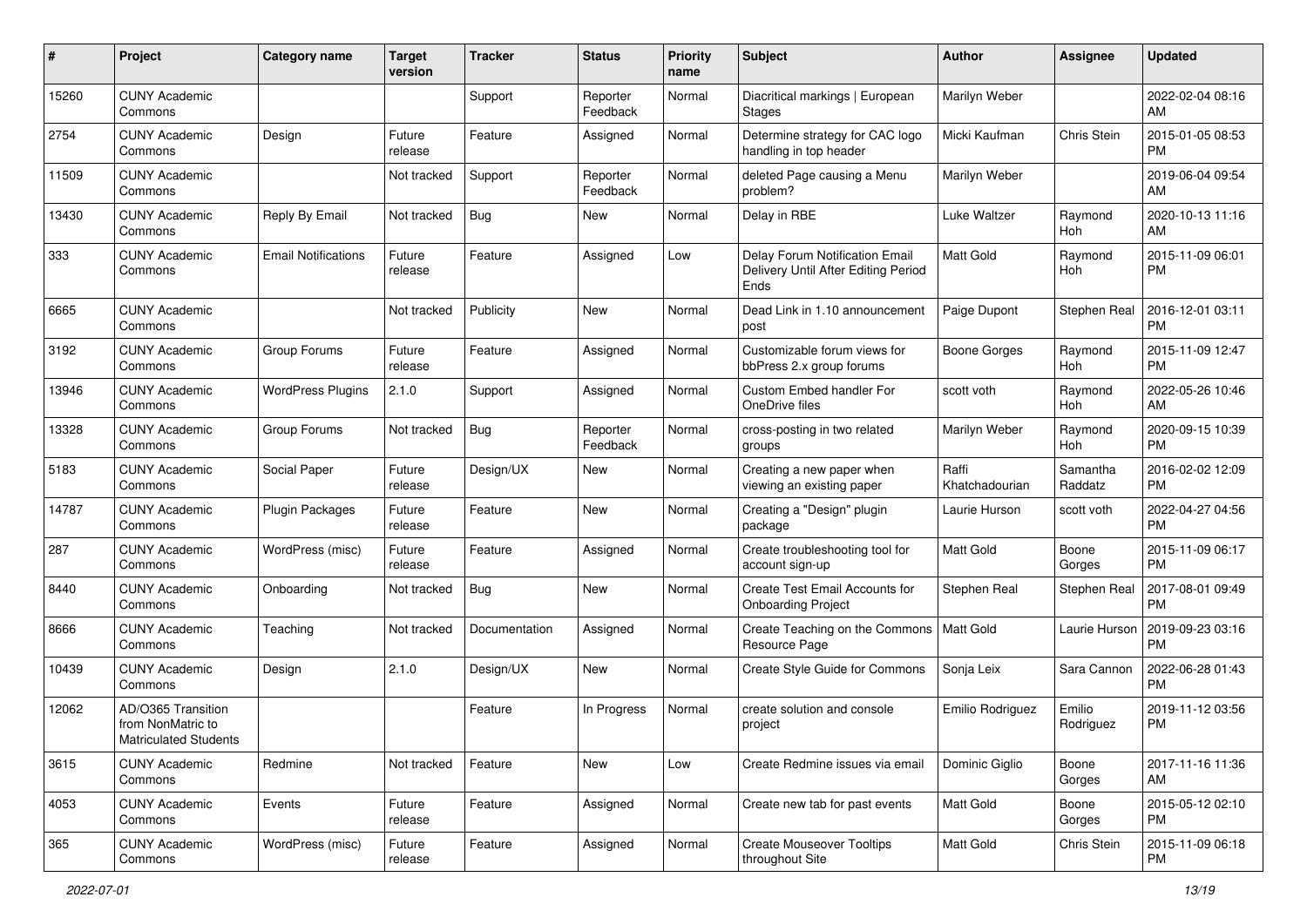| #     | Project                         | <b>Category name</b>    | <b>Target</b><br>version | <b>Tracker</b> | <b>Status</b> | <b>Priority</b><br>name | <b>Subject</b>                                                                            | <b>Author</b>    | Assignee            | <b>Updated</b>                |
|-------|---------------------------------|-------------------------|--------------------------|----------------|---------------|-------------------------|-------------------------------------------------------------------------------------------|------------------|---------------------|-------------------------------|
| 636   | <b>CUNY Academic</b><br>Commons | WordPress (misc)        | Not tracked              | Support        | Assigned      | Normal                  | Create Lynda.com-like Table of<br><b>Contents for Prospective Tutorial</b><br>Screencasts | <b>Matt Gold</b> | scott voth          | 2016-02-23 03:12<br><b>PM</b> |
| 6115  | <b>CUNY Academic</b><br>Commons | Publicity               | Not tracked              | Feature        | Assigned      | Normal                  | create digital signage for GC                                                             | <b>Matt Gold</b> | scott voth          | 2016-10-11 10:09<br><b>PM</b> |
| 5955  | <b>CUNY Academic</b><br>Commons | Outreach                | Future<br>release        | Feature        | Assigned      | Normal                  | Create auto-newsletter for<br>commons members                                             | <b>Matt Gold</b> | Luke Waltzer        | 2016-08-30 10:34<br>AM        |
| 3657  | <b>CUNY Academic</b><br>Commons | WordPress (misc)        | Not tracked              | Feature        | New           | Normal                  | Create alert for GC email<br>addresses                                                    | <b>Matt Gold</b> | Matt Gold           | 2016-04-14 11:29<br><b>PM</b> |
| 2753  | <b>CUNY Academic</b><br>Commons | <b>Public Portfolio</b> | Future<br>release        | Feature        | New           | Normal                  | Create actual actual tagification in<br>academic interests and other<br>fields            | Micki Kaufman    | Boone<br>Gorges     | 2015-01-05 08:52<br><b>PM</b> |
| 3080  | <b>CUNY Academic</b><br>Commons | <b>Group Files</b>      | Future<br>release        | Feature        | Assigned      | Low                     | Create a system to keep track of<br>file changes                                          | <b>Matt Gold</b> | Boone<br>Gorges     | 2014-02-26 10:04<br><b>PM</b> |
| 9643  | <b>CUNY Academic</b><br>Commons | Publicity               | Not tracked              | Feature        | <b>New</b>    | Normal                  | Create a page on the Commons<br>for logos etc.                                            | Stephen Real     | Stephen Real        | 2018-04-24 10:53<br>AM        |
| 8837  | <b>CUNY Academic</b><br>Commons |                         | Not tracked              | Feature        | Assigned      | Normal                  | Create a form to request info from<br>people requesting premium<br>themes and plugins     | <b>Matt Gold</b> | Marilyn<br>Weber    | 2017-11-14 03:35<br><b>PM</b> |
| 3509  | <b>CUNY Academic</b><br>Commons | Publicity               | 1.7                      | Publicity      | <b>New</b>    | Normal                  | Create 1.7 digital signage imagery                                                        | Micki Kaufman    | Marilyn<br>Weber    | 2014-10-01 12:40<br><b>PM</b> |
| 4238  | <b>CUNY Academic</b><br>Commons | Events                  | Future<br>release        | Feature        | Assigned      | Normal                  | Copy Events to Other Groups?                                                              | Matt Gold        | Boone<br>Gorges     | 2015-07-02 10:08<br>AM        |
| 13949 | <b>CUNY Academic</b><br>Commons |                         | Not tracked              | Bug            | <b>New</b>    | Normal                  | Continued debugging of runaway<br>MySQL connections                                       | <b>Matt Gold</b> | Boone<br>Gorges     | 2021-09-14 10:42<br>AM        |
| 599   | <b>CUNY Academic</b><br>Commons | BuddyPress (misc)       | Future<br>release        | Feature        | Assigned      | Normal                  | Consider adding rating plugins for<br><b>BuddyPress/BBPress</b>                           | <b>Matt Gold</b> | Boone<br>Gorges     | 2011-08-22 06:50<br><b>PM</b> |
| 8756  | <b>CUNY Academic</b><br>Commons | Group Blogs             | Future<br>release        | Feature        | Hold          | Normal                  | Connect multiple blogs to one<br>group?                                                   | <b>Matt Gold</b> | Boone<br>Gorges     | 2017-09-30 10:42<br>AM        |
| 6392  | <b>CUNY Academic</b><br>Commons | Group Forums            | Future<br>release        | Design/UX      | Assigned      | Low                     | Composition/Preview Panes in<br>Forum Posts                                               | Luke Waltzer     | Paige Dupont        | 2016-10-21 04:26<br><b>PM</b> |
| 940   | <b>CUNY Academic</b><br>Commons | Redmine                 | Future<br>release        | Feature        | Assigned      | Low                     | Communication with users after<br>releases                                                | <b>Matt Gold</b> | Dominic<br>Giglio   | 2012-09-09 04:36<br><b>PM</b> |
| 14936 | <b>CUNY Academic</b><br>Commons |                         |                          | Bug            | <b>New</b>    | Normal                  | Commons websites blocked by<br>SPS campus network                                         | Laurie Hurson    |                     | 2021-11-03 03:57<br><b>PM</b> |
| 3473  | <b>CUNY Academic</b><br>Commons | <b>User Experience</b>  | Future<br>release        | Feature        | Assigned      | Normal                  | Commons profile: Add help info<br>about "Positions" replacing "title"                     | Keith Miyake     | Samantha<br>Raddatz | 2015-11-09 02:28<br><b>PM</b> |
| 14394 | <b>CUNY Academic</b><br>Commons |                         | Not tracked              | Feature        | <b>New</b>    | Normal                  | Commons News Site - redesign                                                              | scott voth       | scott voth          | 2021-09-14 10:46<br>AM        |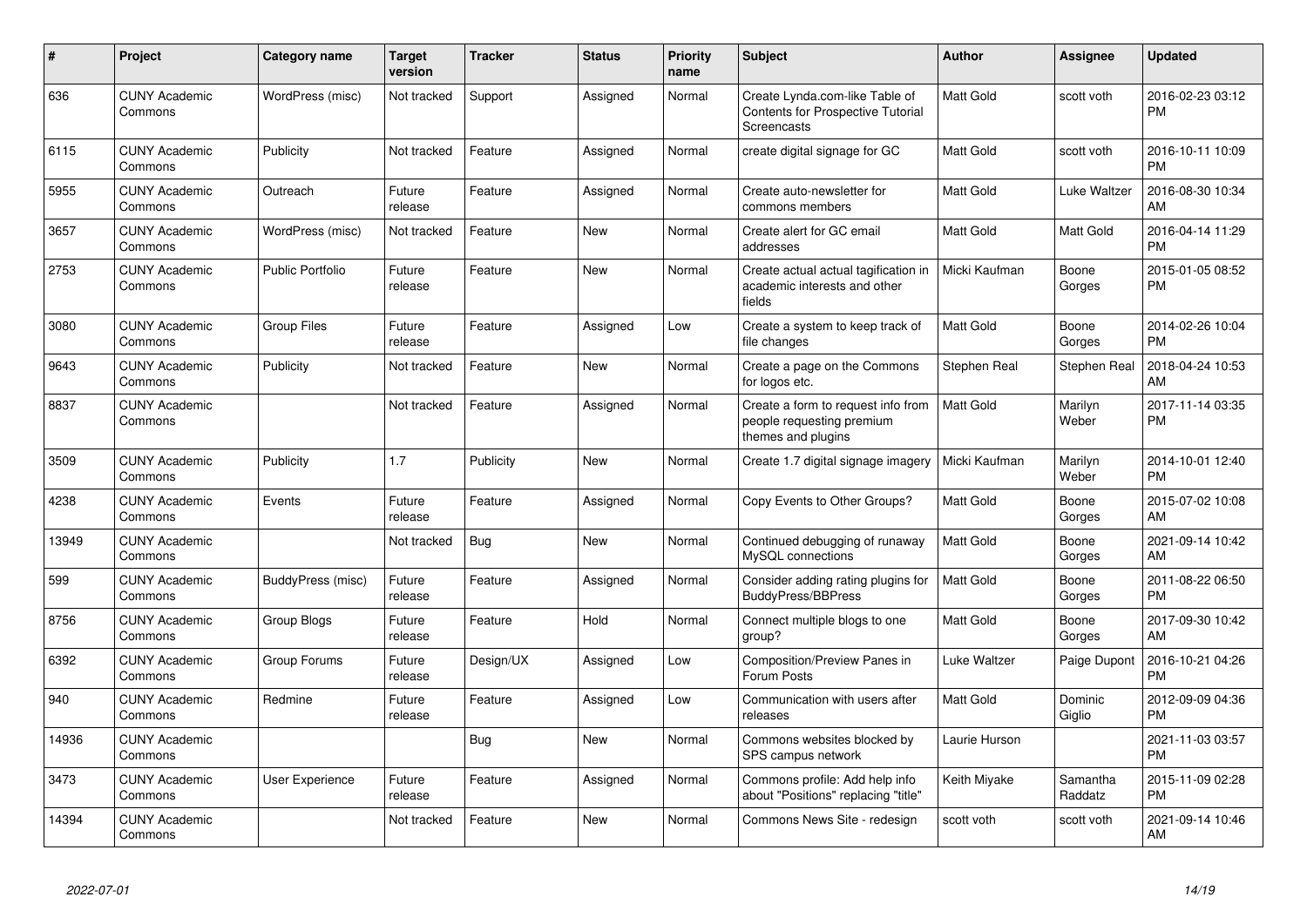| #     | <b>Project</b>                  | Category name              | <b>Target</b><br>version | <b>Tracker</b> | <b>Status</b>        | Priority<br>name | <b>Subject</b>                                                     | <b>Author</b>           | Assignee            | <b>Updated</b>                |
|-------|---------------------------------|----------------------------|--------------------------|----------------|----------------------|------------------|--------------------------------------------------------------------|-------------------------|---------------------|-------------------------------|
| 11149 | <b>CUNY Academic</b><br>Commons |                            | Not tracked              | Support        | Reporter<br>Feedback | Normal           | comments getting blocked                                           | Marilyn Weber           | Raymond<br>Hoh      | 2019-03-26 11:40<br>AM        |
| 8078  | <b>CUNY Academic</b><br>Commons | <b>WordPress Plugins</b>   | Future<br>release        | System Upgrade | Assigned             | Normal           | <b>CommentPress Updates</b>                                        | Margaret Galvan         | Christian<br>Wach   | 2017-05-08 03:49<br><b>PM</b> |
| 12573 | <b>CUNY Academic</b><br>Commons | <b>WordPress Plugins</b>   | Future<br>release        | Bug            | New                  | Normal           | <b>CommentPress Core Issues</b>                                    | scott voth              |                     | 2020-03-24 04:32<br><b>PM</b> |
| 11519 | <b>CUNY Academic</b><br>Commons |                            | Not tracked              | Support        | Assigned             | Normal           | comment option not appearing                                       | Marilyn Weber           |                     | 2019-09-24 10:28<br>AM        |
| 13331 | <b>CUNY Academic</b><br>Commons | Site cloning               | Future<br>release        | Bug            | <b>New</b>           | Normal           | Combine Site Template and Clone<br>operations                      | Boone Gorges            | Jeremy Felt         | 2021-11-19 12:39<br><b>PM</b> |
| 10982 | <b>CUNY Academic</b><br>Commons | Domain Mapping             | Not tracked              | Support        | Reporter<br>Feedback | Normal           | <b>CNAME</b> question                                              | scott voth              |                     | 2019-01-22 04:29<br><b>PM</b> |
| 11449 | <b>CUNY Academic</b><br>Commons | WordPress - Media          | Not tracked              | Support        | Reporter<br>Feedback | Normal           | Cloning Media Library for JITP<br>from Staging to Production Site  | Patrick DeDauw          | Boone<br>Gorges     | 2019-05-13 12:00<br><b>PM</b> |
| 9346  | <b>CUNY Academic</b><br>Commons | WordPress (misc)           | Not tracked              | Bug            | New                  | Normal           | Clone cetls.bmcc.cuny.edu for<br>development                       | Owen Roberts            | Raymond<br>Hoh      | 2018-03-06 05:35<br><b>PM</b> |
| 14994 | <b>CUNY Academic</b><br>Commons | cdev.gc.cuny.edu           | Not tracked              | Support        | In Progress          | Normal           | Clear Cache on CDEV                                                | scott voth              | Raymond<br>Hoh      | 2021-12-07 03:51<br><b>PM</b> |
| 10657 | <b>CUNY Academic</b><br>Commons |                            | Not tracked              | Support        | Reporter<br>Feedback | Normal           | child theme problems                                               | Marilyn Weber           |                     | 2018-11-08 01:19<br><b>PM</b> |
| 5992  | <b>CUNY Academic</b><br>Commons | <b>Email Notifications</b> | Future<br>release        | Feature        | New                  | Normal           | Changing the From line of<br>autogenerated blog emails             | Marilyn Weber           |                     | 2018-09-27 05:19<br><b>PM</b> |
| 11624 | <b>CUNY Academic</b><br>Commons | WordPress (misc)           | Not tracked              | Support        | <b>New</b>           | Normal           | Change pages into posts or swap<br>database for a Commons site?    | Stephen Klein           | Raymond<br>Hoh      | 2019-07-09 11:04<br>AM        |
| 4404  | <b>CUNY Academic</b><br>Commons | <b>Public Portfolio</b>    | Future<br>release        | Design/UX      | Assigned             | Normal           | Change color of permissions info<br>on portfolio editing interface | <b>Matt Gold</b>        | Samantha<br>Raddatz | 2015-08-11 05:28<br><b>PM</b> |
| 14184 | <b>CUNY Academic</b><br>Commons | <b>Public Portfolio</b>    | Future<br>release        | Feature        | <b>New</b>           | Normal           | Centralized mechanism for storing<br>Campus affiliations           | Boone Gorges            | Boone<br>Gorges     | 2022-01-04 11:35<br>AM        |
| 11649 | <b>CUNY Academic</b><br>Commons | <b>WordPress Plugins</b>   | 2.0.3                    | Bug            | In Progress          | Normal           | CC license displayed on every<br>page                              | Gina Cherry             | Raymond<br>Hoh      | 2022-06-29 11:32<br>AM        |
| 6755  | <b>CUNY Academic</b><br>Commons | WordPress (misc)           | Future<br>release        | Bug            | <b>New</b>           | Normal           | Cannot Deactivate Plugin                                           | Laura Kane              |                     | 2016-11-16 01:12<br><b>PM</b> |
| 15516 | <b>CUNY Academic</b><br>Commons | <b>WordPress Plugins</b>   |                          | Bug            | Reporter<br>Feedback | Normal           | Can't publish or save draft of post<br>on wordpress.com            | Raffi<br>Khatchadourian | Raymond<br>Hoh      | 2022-03-02 05:52<br><b>PM</b> |
| 13975 | <b>CUNY Academic</b><br>Commons | Social Paper               | Not tracked              | Support        | Reporter<br>Feedback | Normal           | can't approve comments on Social<br>Paper paper                    | Marilyn Weber           |                     | 2021-02-12 09:33<br>AM        |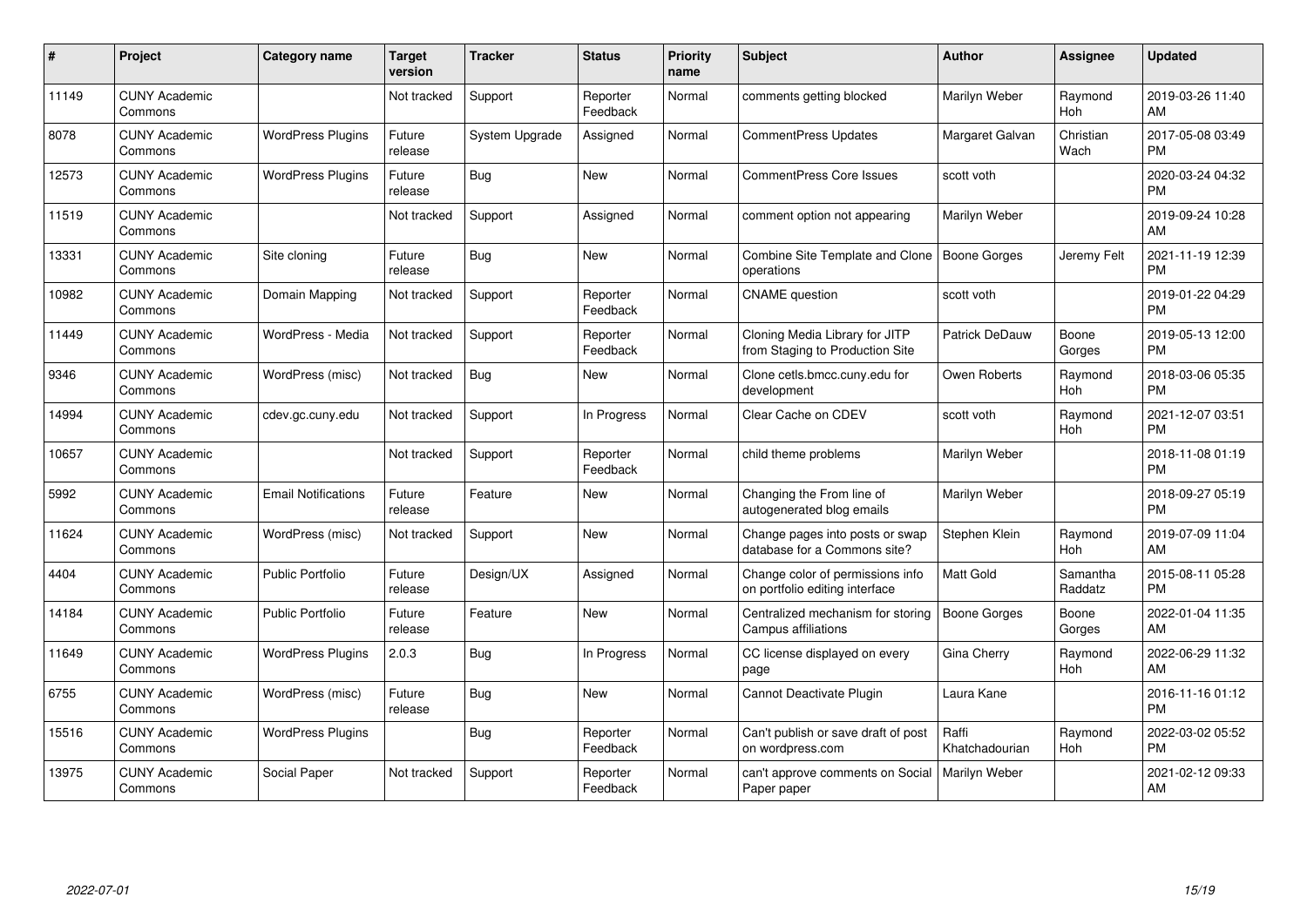| #     | Project                         | Category name            | <b>Target</b><br>version | Tracker    | <b>Status</b>        | <b>Priority</b><br>name | <b>Subject</b>                                                                                                                                        | Author                  | Assignee            | <b>Updated</b>                |
|-------|---------------------------------|--------------------------|--------------------------|------------|----------------------|-------------------------|-------------------------------------------------------------------------------------------------------------------------------------------------------|-------------------------|---------------------|-------------------------------|
| 5058  | <b>CUNY Academic</b><br>Commons | Social Paper             | Future<br>release        | Feature    | New                  | Low                     | Can there be a clearer signal that<br>even when comments have<br>already been made you add<br>comments by clicking on the side?<br>(SP suggestion #5) | Marilyn Weber           | Samantha<br>Raddatz | 2016-02-11 10:24<br><b>PM</b> |
| 2167  | <b>CUNY Academic</b><br>Commons | WordPress (misc)         | Future<br>release        | <b>Bug</b> | Assigned             | Normal                  | <b>CAC-Livestream Plugin Issues</b>                                                                                                                   | <b>Michael Smith</b>    | Dominic<br>Giglio   | 2015-01-02 03:06<br><b>PM</b> |
| 16294 | <b>CUNY Academic</b><br>Commons |                          |                          | <b>Bug</b> | New                  | Urgent                  | CAC is down                                                                                                                                           | Raffi<br>Khatchadourian |                     | 2022-06-27 02:00<br><b>PM</b> |
| 4980  | <b>CUNY Academic</b><br>Commons | Home Page                | Future<br>release        | Feature    | Assigned             | Normal                  | CAC Featured Content -- Adding<br>Randomization                                                                                                       | <b>Matt Gold</b>        | Boone<br>Gorges     | 2016-12-12 03:01<br><b>PM</b> |
| 364   | <b>CUNY Academic</b><br>Commons | <b>WordPress Plugins</b> | Future<br>release        | Feature    | New                  | Normal                  | <b>Bulletin Board</b>                                                                                                                                 | <b>Matt Gold</b>        |                     | 2015-01-05 08:50<br><b>PM</b> |
| 1417  | <b>CUNY Academic</b><br>Commons | <b>BuddyPress Docs</b>   | Future<br>release        | Feature    | Assigned             | Low                     | Bulk actions for BuddyPress Docs                                                                                                                      | <b>Boone Gorges</b>     | Boone<br>Gorges     | 2016-10-17 10:41<br><b>PM</b> |
| 618   | <b>CUNY Academic</b><br>Commons | <b>BuddyPress Docs</b>   | Future<br>release        | Feature    | Assigned             | Normal                  | <b>BuddyPress Docs: export formats</b>                                                                                                                | <b>Boone Gorges</b>     | Boone<br>Gorges     | 2015-11-09 05:38<br><b>PM</b> |
| 3042  | <b>CUNY Academic</b><br>Commons | Public Portfolio         | Future<br>release        | Feature    | Assigned             | Normal                  | Browsing member interests                                                                                                                             | <b>Matt Gold</b>        | Boone<br>Gorges     | 2015-03-21 09:04<br><b>PM</b> |
| 6749  | <b>CUNY Academic</b><br>Commons | Events                   | Future<br>release        | Bug        | New                  | Low                     | BPEO iCal request can trigger<br>very large number of DB queries                                                                                      | <b>Boone Gorges</b>     | Raymond<br>Hoh      | 2016-11-15 10:09<br><b>PM</b> |
| 7624  | <b>CUNY Academic</b><br>Commons | <b>BuddyPress (misc)</b> | Future<br>release        | Design/UX  | New                  | Normal                  | <b>BP</b> Notifications                                                                                                                               | Luke Waltzer            | Paige Dupont        | 2017-02-08 10:43<br><b>PM</b> |
| 11415 | <b>CUNY Academic</b><br>Commons | <b>WordPress Plugins</b> | Not tracked              | Bug        | Reporter<br>Feedback | Normal                  | Blog Subscriptions in Jetpack                                                                                                                         | Laurie Hurson           |                     | 2019-05-14 10:34<br>AM        |
| 14113 | <b>CUNY Academic</b><br>Commons | WordPress (misc)         | Future<br>release        | <b>Bug</b> | Hold                 | Normal                  | Block Editor Not Working on this<br>page - Json error                                                                                                 | scott voth              | Boone<br>Gorges     | 2021-03-05 11:01<br>AM        |
| 12911 | <b>CUNY Academic</b><br>Commons |                          | Not tracked              | Feature    | New                  | Normal                  | Block access to xmlrpc.php based<br>on User-Agent                                                                                                     | <b>Boone Gorges</b>     | Boone<br>Gorges     | 2020-06-09 05:12<br><b>PM</b> |
| 635   | <b>CUNY Academic</b><br>Commons | BuddyPress (misc)        | Future<br>release        | Feature    | Assigned             | Normal                  | Big Blue Button -<br>Videoconferencing in Groups and<br><b>Blogs</b>                                                                                  | Matt Gold               | Boone<br>Gorges     | 2011-03-14 03:24<br><b>PM</b> |
| 1166  | <b>CUNY Academic</b><br>Commons | <b>Email Invitations</b> | Future<br>release        | Feature    | <b>New</b>           | Low                     | Better organizational tools for Sent<br>Invites                                                                                                       | Boone Gorges            | Boone<br>Gorges     | 2015-11-09 06:02<br><b>PM</b> |
| 14309 | <b>CUNY Academic</b><br>Commons | Group Library            | Future<br>release        | Feature    | New                  | Normal                  | Better handling of<br>bp_group_document file download<br>attempts when file is not present                                                            | <b>Boone Gorges</b>     | Boone<br>Gorges     | 2021-11-19 12:28<br><b>PM</b> |
| 15923 | <b>CUNY Academic</b><br>Commons |                          | Not tracked              | Feature    | Reporter<br>Feedback | Normal                  | <b>Bellows Plugin Adjustments</b>                                                                                                                     | Laurie Hurson           |                     | 2022-04-20 10:10<br>AM        |
| 3193  | <b>CUNY Academic</b><br>Commons | Group Forums             | Future<br>release        | Feature    | Assigned             | Normal                  | bbPress 2.x dynamic roles and<br><b>RBE</b>                                                                                                           | Boone Gorges            | Boone<br>Gorges     | 2014-09-30 01:30<br>PM        |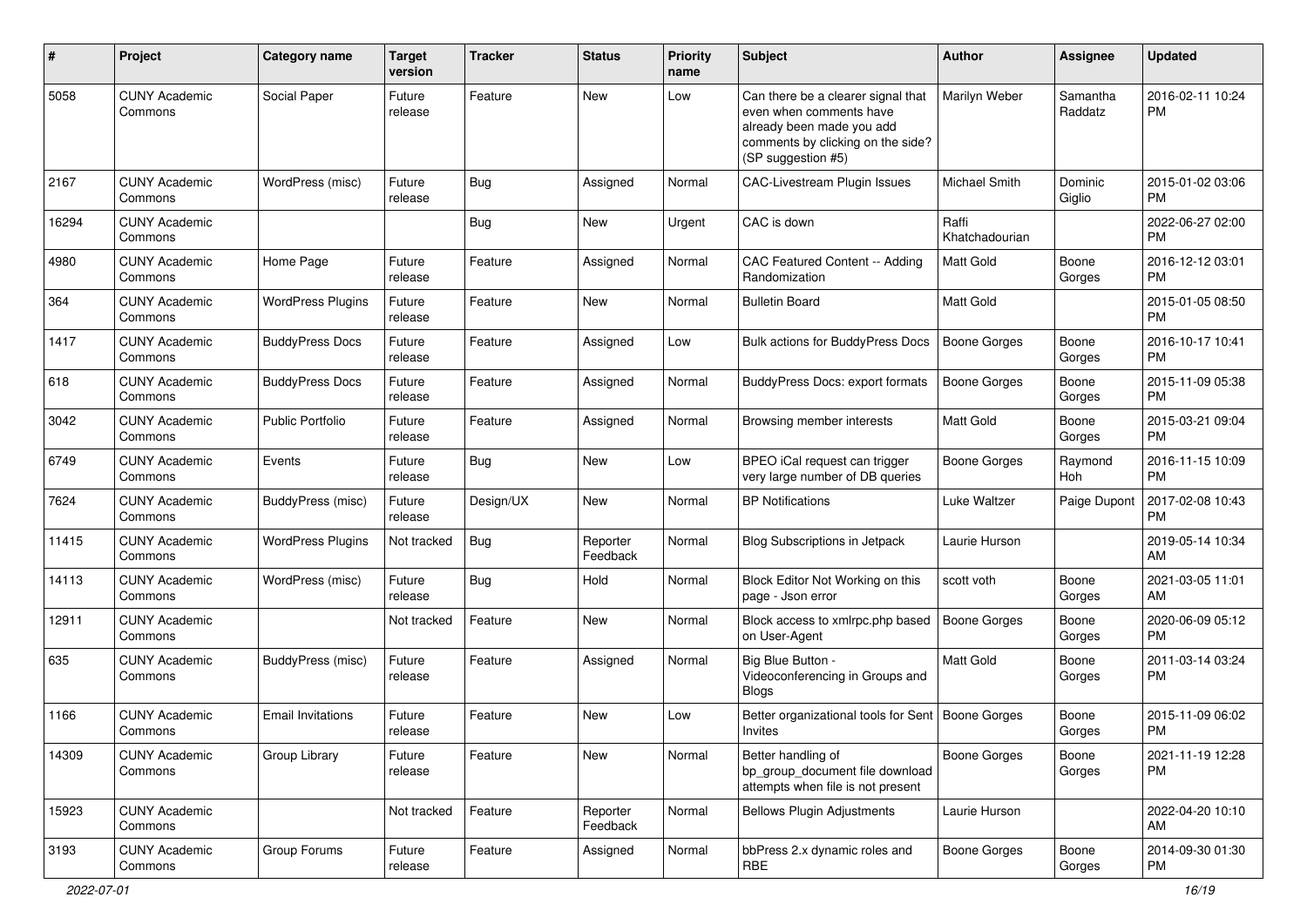| #     | Project                         | Category name            | <b>Target</b><br>version | Tracker    | <b>Status</b>        | <b>Priority</b><br>name | <b>Subject</b>                                                                       | <b>Author</b>    | Assignee           | <b>Updated</b>                |
|-------|---------------------------------|--------------------------|--------------------------|------------|----------------------|-------------------------|--------------------------------------------------------------------------------------|------------------|--------------------|-------------------------------|
| 11787 | <b>CUNY Academic</b><br>Commons |                          | Not tracked              | Support    | Reporter<br>Feedback | Normal                  | automated comments notifications<br>on ZenDesk                                       | Marilyn Weber    |                    | 2019-08-26 06:18<br><b>PM</b> |
| 13466 | <b>CUNY Academic</b><br>Commons | Cavalcade                | Future<br>release        | Feature    | <b>New</b>           | Normal                  | Automated cleanup for duplicate<br>Cavalcade tasks                                   | Boone Gorges     | Boone<br>Gorges    | 2020-10-13 05:24<br><b>PM</b> |
| 9211  | <b>CUNY Academic</b><br>Commons | <b>WordPress Plugins</b> | Future<br>release        | Support    | Reporter<br>Feedback | Normal                  | Auto-Role Setting in Forum Plugin<br><b>Causing Some Confusion</b>                   | Luke Waltzer     | Boone<br>Gorges    | 2018-03-13 11:44<br>AM        |
| 11243 | <b>CUNY Academic</b><br>Commons | BuddyPress (misc)        | Future<br>release        | <b>Bug</b> | New                  | Normal                  | Audit bp-custom.php                                                                  | Raymond Hoh      | Raymond<br>Hoh     | 2022-04-26 11:59<br>AM        |
| 5489  | <b>CUNY Academic</b><br>Commons | Social Paper             | Future<br>release        | Feature    | New                  | Normal                  | Asc/desc sorting for Social Paper<br>directories                                     | Boone Gorges     |                    | 2016-04-21 10:06<br><b>PM</b> |
| 15176 | <b>CUNY Academic</b><br>Commons |                          | Not tracked              | Support    | Reporter<br>Feedback | Normal                  | Archiving Q Writing & Old<br>Wordpress Sites on the Commons                          | Laurie Hurson    |                    | 2022-02-08 10:28<br>AM        |
| 2523  | <b>CUNY Academic</b><br>Commons | <b>BuddyPress Docs</b>   | Future<br>release        | Feature    | Assigned             | Normal                  | Allow Users to Upload Images to<br><b>BP</b> Docs                                    | Matt Gold        | Boone<br>Gorges    | 2015-11-09 06:14<br><b>PM</b> |
| 6332  | <b>CUNY Academic</b><br>Commons | WordPress (misc)         | Future<br>release        | Feature    | <b>New</b>           | Normal                  | Allow uploaded files to be marked<br>as private in an ad hoc way                     | Boone Gorges     |                    | 2016-10-17 11:41<br><b>PM</b> |
| 1165  | <b>CUNY Academic</b><br>Commons | <b>Email Invitations</b> | Future<br>release        | Feature    | Assigned             | Low                     | Allow saved lists of invitees under<br><b>Send Invites</b>                           | Boone Gorges     | Boone<br>Gorges    | 2015-11-09 06:03<br><b>PM</b> |
| 13835 | <b>CUNY Academic</b><br>Commons | WordPress (misc)         | Future<br>release        | Feature    | New                  | Normal                  | Allow OneSearch widget to have<br>'CUNY' as campus                                   | Boone Gorges     | Boone<br>Gorges    | 2021-11-19 12:39<br><b>PM</b> |
| 4635  | <b>CUNY Academic</b><br>Commons | Authentication           | Future<br>release        | Feature    | <b>New</b>           | Normal                  | Allow non-WP authentication                                                          | Boone Gorges     | Sonja Leix         | 2019-03-01 02:05<br><b>PM</b> |
| 3308  | <b>CUNY Academic</b><br>Commons | Group Invitations        | Future<br>release        | Feature    | Assigned             | Normal                  | Allow members to rescind group<br>invitations                                        | <b>Matt Gold</b> | Boone<br>Gorges    | 2015-04-01 08:53<br><b>PM</b> |
| 3354  | <b>CUNY Academic</b><br>Commons | <b>Group Files</b>       | Future<br>release        | Feature    | Assigned             | Low                     | Allow Group Download of Multiple<br><b>Selected Files</b>                            | <b>Matt Gold</b> | Chris Stein        | 2014-08-01 08:50<br>AM        |
| 1167  | <b>CUNY Academic</b><br>Commons | <b>Email Invitations</b> | Future<br>release        | Feature    | <b>New</b>           | Low                     | Allow email invitations to be resent                                                 | Boone Gorges     | Boone<br>Gorges    | 2015-11-12 12:53<br>AM        |
| 5016  | <b>CUNY Academic</b><br>Commons | Events                   | Future<br>release        | Feature    | Assigned             | Low                     | Allow comments to be posted on<br>events                                             | <b>Matt Gold</b> | Raymond<br>Hoh     | 2019-03-01 02:23<br><b>PM</b> |
| 15370 | <b>CUNY Academic</b><br>Commons |                          |                          | Support    | Reporter<br>Feedback | Normal                  | All-in-One Event Calendar?                                                           | Marilyn Weber    |                    | 2022-02-17 11:03<br>AM        |
| 11393 | <b>CUNY Academic</b><br>Commons |                          | Not tracked              | Publicity  | <b>New</b>           | Normal                  | After 1.15 release, ceate a hero<br>slide and post about adding a site<br>to a group | scott voth       | Patrick<br>Sweeney | 2019-05-14 10:32<br>AM        |
| 14504 | <b>CUNY Academic</b><br>Commons |                          | Not tracked              | Publicity  | Reporter<br>Feedback | Normal                  | Adding showcases to home page<br>menu                                                | Laurie Hurson    | Boone<br>Gorges    | 2022-01-19 03:26<br><b>PM</b> |
| 15613 | <b>CUNY Academic</b><br>Commons |                          | 2.0.3                    | Feature    | Reporter<br>Feedback | Normal                  | Adding "Passster" plugin                                                             | Laurie Hurson    |                    | 2022-06-29 11:32<br>AM        |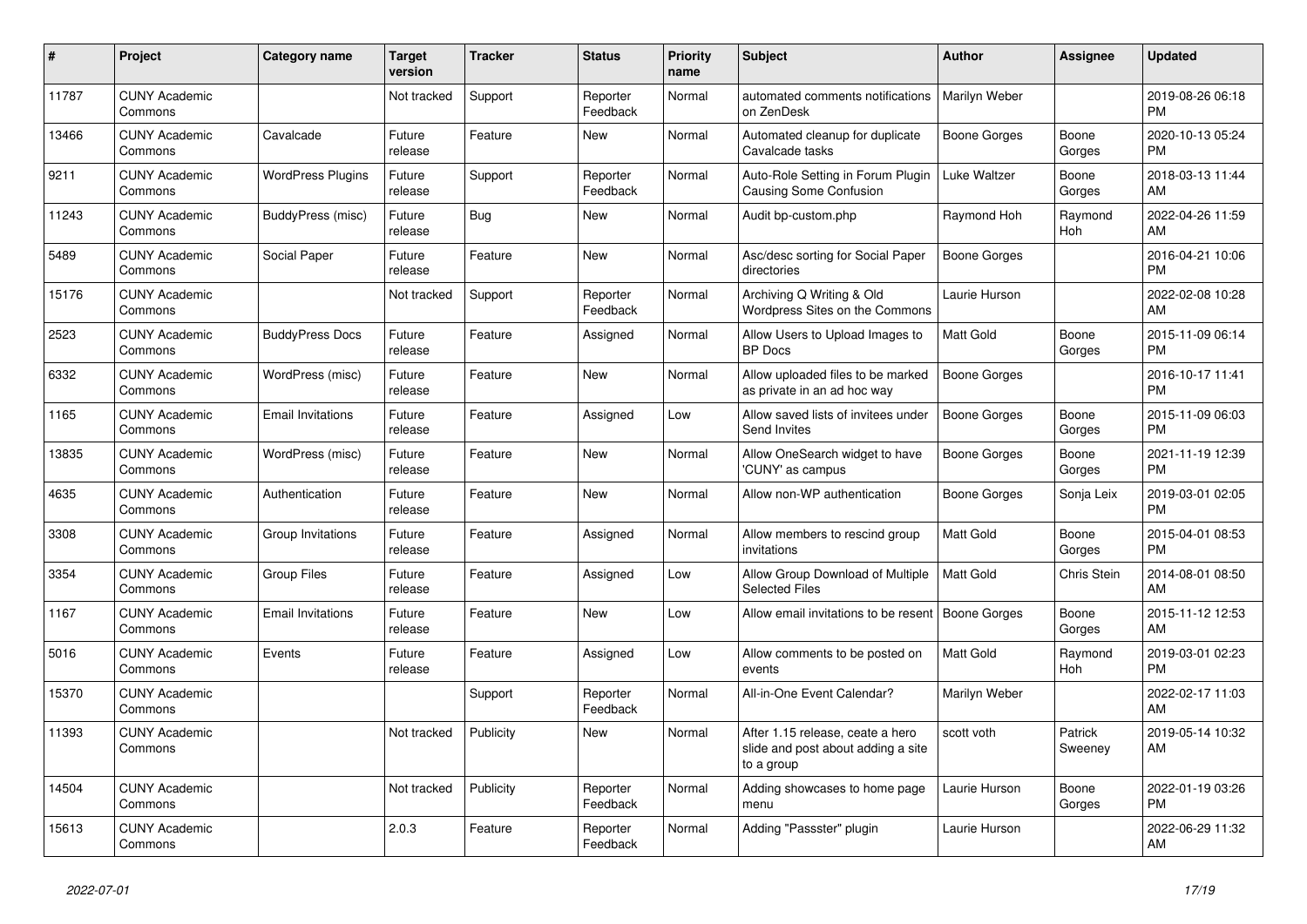| $\pmb{\sharp}$ | Project                         | <b>Category name</b>     | <b>Target</b><br>version | <b>Tracker</b> | <b>Status</b>        | <b>Priority</b><br>name | <b>Subject</b>                                                                                  | <b>Author</b>           | Assignee            | <b>Updated</b>                |
|----------------|---------------------------------|--------------------------|--------------------------|----------------|----------------------|-------------------------|-------------------------------------------------------------------------------------------------|-------------------------|---------------------|-------------------------------|
| 2574           | <b>NYCDH Community</b><br>Site  |                          |                          | Feature        | Assigned             | Normal                  | Add Way to Upload Files to<br>Groups                                                            | <b>Mark Newton</b>      | Raymond<br>Hoh      | 2013-05-18 07:46<br><b>PM</b> |
| 554            | <b>CUNY Academic</b><br>Commons | BuddyPress (misc)        | Future<br>release        | Feature        | Assigned             | Normal                  | Add Trackback notifications to<br>site-wide activity feed                                       | <b>Matt Gold</b>        | Boone<br>Gorges     | 2015-11-09 06:19<br><b>PM</b> |
| 5199           | <b>CUNY Academic</b><br>Commons | Social Paper             | Future<br>release        | Feature        | New                  | Normal                  | add tables to the SP editor                                                                     | Marilyn Weber           |                     | 2016-10-24 11:27<br>AM        |
| 16290          | <b>CUNY Academic</b><br>Commons |                          |                          | Feature        | Reporter<br>Feedback | Normal                  | Add Table Of Contents Block<br>plug-in                                                          | Raffi<br>Khatchadourian |                     | 2022-06-24 10:26<br>AM        |
| 2223           | <b>CUNY Academic</b><br>Commons | <b>WordPress Plugins</b> | Future<br>release        | Feature        | Assigned             | Low                     | Add Participad to the CUNY<br><b>Academic Commons</b>                                           | <b>Matt Gold</b>        | Boone<br>Gorges     | 2014-09-17 10:03<br><b>PM</b> |
| 4226           | <b>CUNY Academic</b><br>Commons | <b>BuddyPress Docs</b>   | Future<br>release        | Design/UX      | <b>New</b>           | Normal                  | Add option to connect a Doc with<br>a Group                                                     | Samantha Raddatz        | Samantha<br>Raddatz | 2015-09-09 04:08<br><b>PM</b> |
| 8675           | <b>CUNY Academic</b><br>Commons | <b>User Onboarding</b>   | Future<br>release        | Bug            | Reporter<br>Feedback | Low                     | Add new User search screen calls<br>for the input of email address but<br>doesn't work with one | Paul Hebert             | Boone<br>Gorges     | 2017-10-11 11:17<br>AM        |
| 4225           | <b>CUNY Academic</b><br>Commons | DiRT Integration         | Future<br>release        | Design/UX      | <b>New</b>           | Normal                  | Add information to DIRT page (in<br>Create a Group)                                             | Samantha Raddatz        | Matt Gold           | 2015-06-26 03:14<br><b>PM</b> |
| 4222           | <b>CUNY Academic</b><br>Commons | <b>User Experience</b>   | Future<br>release        | Design/UX      | New                  | Normal                  | Add information to 'Delete<br>Account' page                                                     | Samantha Raddatz        | scott voth          | 2015-06-26 11:35<br>AM        |
| 3220           | <b>CUNY Academic</b><br>Commons | <b>Public Portfolio</b>  | Future<br>release        | Feature        | Assigned             | Normal                  | Add indent/outdent option to<br>Formatting Buttons on Profile<br>Page                           | <b>Matt Gold</b>        | Boone<br>Gorges     | 2014-05-21 10:39<br><b>PM</b> |
| 2571           | <b>NYCDH Community</b><br>Site  |                          |                          | Feature        | Assigned             | Normal                  | Add Google custom search box to<br>homepage                                                     | <b>Mark Newton</b>      | Raymond<br>Hoh      | 2013-05-18 07:49<br><b>PM</b> |
| 2573           | <b>NYCDH Community</b><br>Site  |                          |                          | Feature        | Reporter<br>Feedback | Normal                  | Add dh nyc twitter list feed to site                                                            | <b>Mark Newton</b>      | Matt Gold           | 2013-05-16 11:42<br><b>PM</b> |
| 11945          | <b>CUNY Academic</b><br>Commons | Reckoning                | Future<br>release        | Feature        | Reporter<br>Feedback | Normal                  | Add Comments bubble to<br>Reckoning views                                                       | Boone Gorges            | Boone<br>Gorges     | 2019-11-12 05:14<br><b>PM</b> |
| 3492           | <b>CUNY Academic</b><br>Commons | <b>WordPress Themes</b>  | Future<br>release        | Support        | Assigned             | Normal                  | Add CBOX theme to the<br>Commons                                                                | scott voth              | Raymond<br>Hoh      | 2014-10-08 05:55<br><b>PM</b> |
| 16307          | <b>CUNY Academic</b><br>Commons |                          |                          | Bug            | New                  | Normal                  | Add brief messaging to<br>accept/decline group membership<br>requests                           | <b>Matt Gold</b>        | Boone<br>Gorges     | 2022-06-27 06:13<br><b>PM</b> |
| 9835           | <b>CUNY Academic</b><br>Commons | Group Forums             | Future<br>release        | Bug            | Assigned             | Normal                  | add a "like" function?                                                                          | Marilyn Weber           | <b>Erik Trainer</b> | 2018-06-05 01:49<br><b>PM</b> |
| 5488           | <b>CUNY Academic</b><br>Commons | Social Paper             | Future<br>release        | Bug            | New                  | Normal                  | Add a "last edited by" field to<br>Social Paper group directories                               | Boone Gorges            |                     | 2016-04-21 10:05<br><b>PM</b> |
| 10226          | <b>CUNY Academic</b><br>Commons | Courses                  | Future<br>release        | Feature        | New                  | Normal                  | Add "My Courses" to drop down<br>list                                                           | scott voth              | Boone<br>Gorges     | 2021-11-19 12:42<br><b>PM</b> |